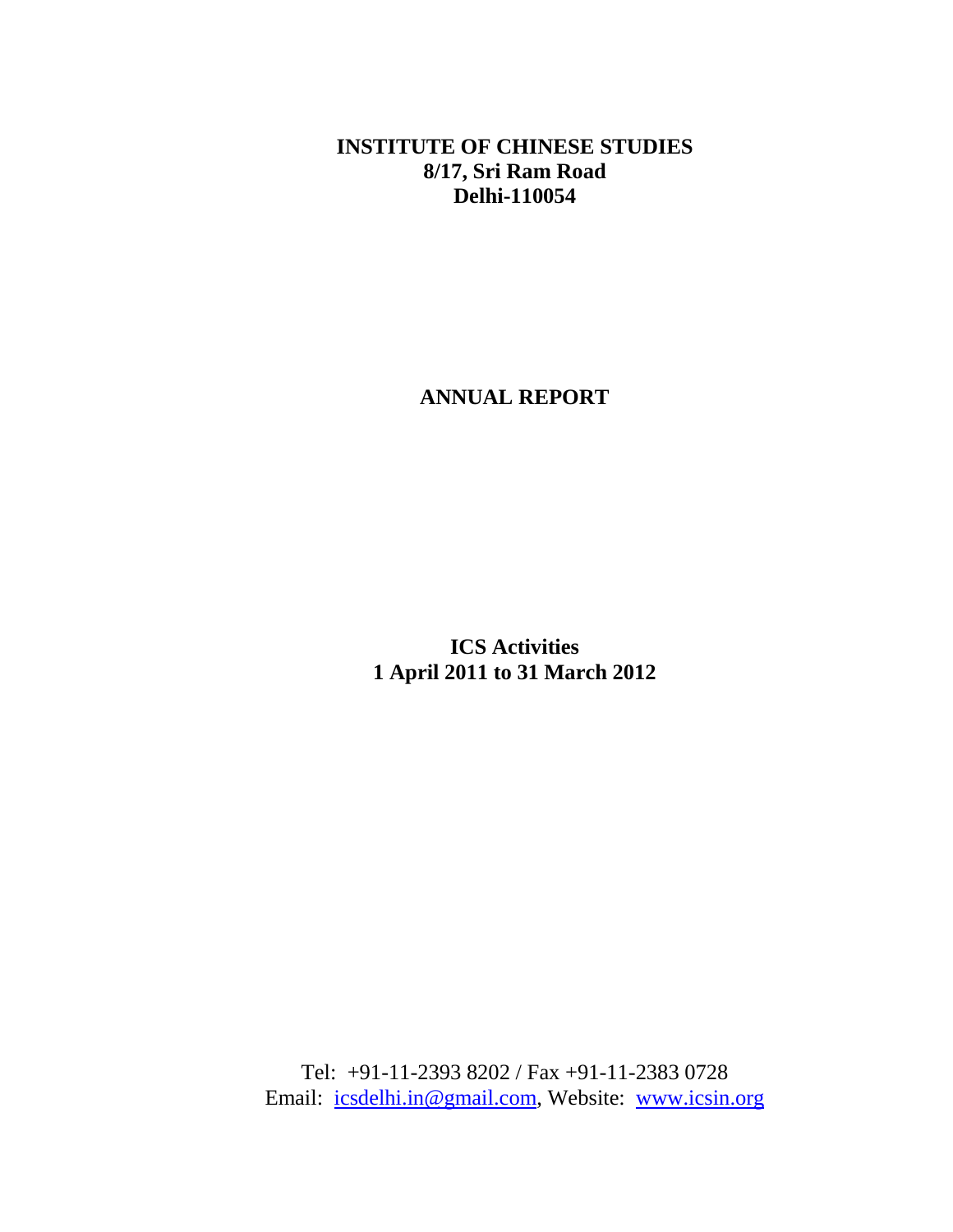# **CONTENTS**

| 1. | Overview                                            | 3              |
|----|-----------------------------------------------------|----------------|
| 2. | National and International Seminars and Conferences | $\overline{4}$ |
| 3. | ICS Participation in International Conferences      | 6              |
| 4. | <b>ICS Wednesday Seminars</b>                       | 7              |
| 5. | <b>Research and Training</b>                        | 7              |
| 6. | Dissemination and Outreach                          | 7              |
| 7. | ICS Library & Documentation Centre                  | 8              |
| 8. | Distinguished visitors                              | 8              |
| 9. | <b>ICS Faculty Activities</b>                       | 9              |
|    |                                                     |                |
|    |                                                     |                |

## *Annexures:*

| 1: ICS Wednesday Seminars |  |
|---------------------------|--|
| 2: ICS Faculty and Staff  |  |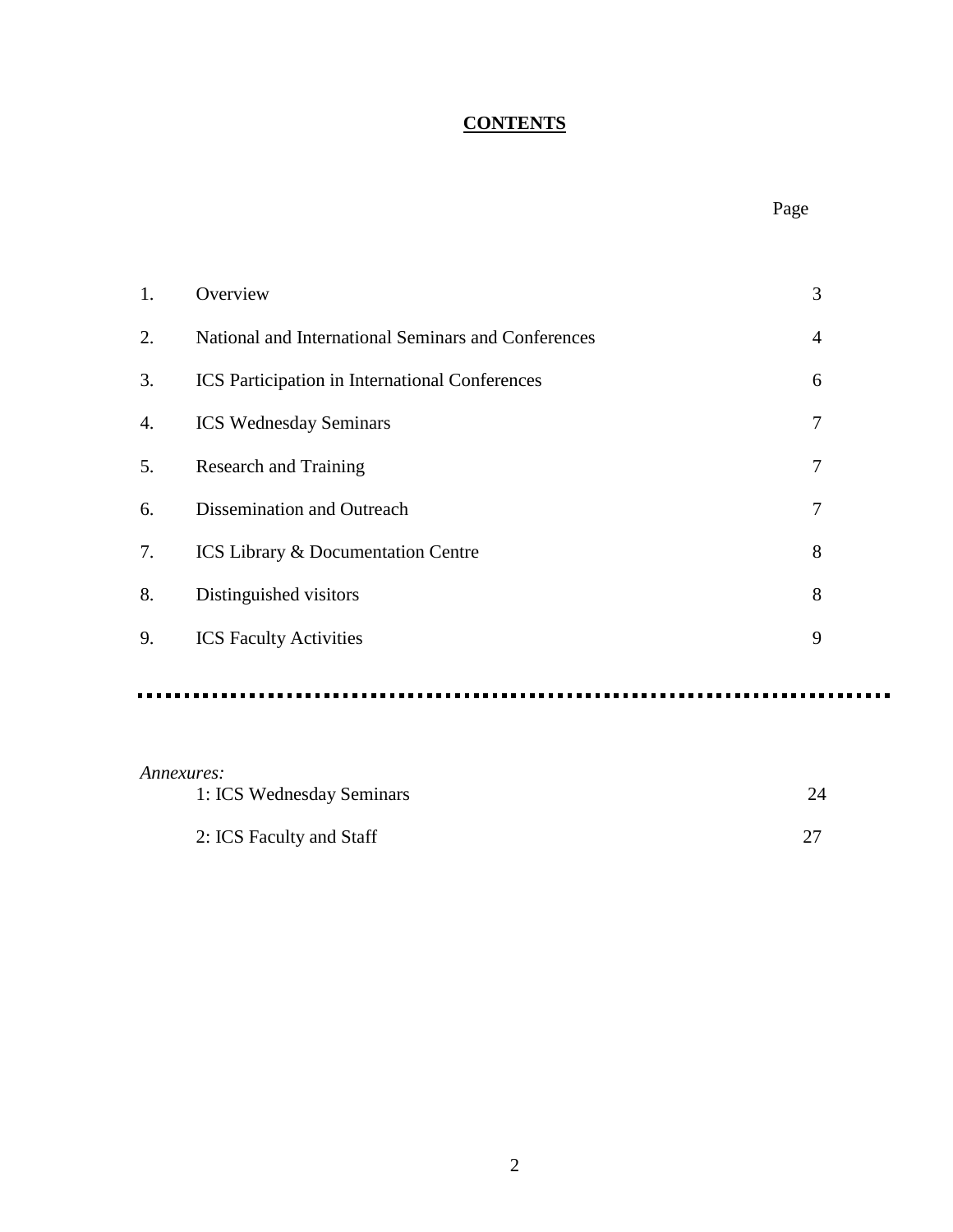# *ICS Annual Report* **1 st April 2011 to 31st March 2012**

## **1. OVERVIEW**

#### **Introduction to the Institute of Chinese Studies**

The Institute of Chinese Studies (ICS) grew out of the China Study Group which was initiated in 1969 as an informal, interdisciplinary forum of scholars working on China at various universities and research institutes of Delhi. The Group conducted fortnightly discussions on contemporary topics, and helped sustain *China Report*, the only Indian journal on China and East Asia. In 1990, the China Study Group was reconstituted as the Institute of Chinese Studies (ICS), an interdisciplinary East Asian research programme of the Centre for the Study of Developing Societies, Delhi.

The main function of the ICS is to promote the systematic study of China and East Asia in India by initiating and supporting research programmes, both within the Institute and outside. It seeks to provide a forum for sustained scholarly exchange and interaction between Indian academics and scholars from China and other parts of the world, to build up resource materials and a data-base on China, to disseminate information and research findings to a wider public, as well as to train younger social scientists in East Asian Studies.

Over recent years, the ICS has received financial and other support for its activities from a number of sources, including the Ministry of External Affairs, Government of India; the Indian Council of Social Science Research; the Ford Foundation, New Delhi; the Japan Foundation; the Sasakawa Peace Foundation, Japan; the Confederation of Indian Industry (CII); and the Tata Iron and Steel Corporation (TISCO). Recent years have also seen the consolidation of three new ICS programmes: the East Asia Programme, the Chinese Economy Research Programme, and the India-China Comparative Studies Programme, as well as the initiation of research focus on Vietnam and Korea.

ICS has been the nodal agency for the Bangladesh-China-India-Myanmar (BCIM) Forum for Economic Cooperation and the China-India-Russia Trilateral Academic Conference, as well as a foundation member of the Boao Forum for Asia (BFA), Hainan. The Institute also has MoUs with a number of institutions in China and elsewhere in Asia to promote academic cooperation and research activities.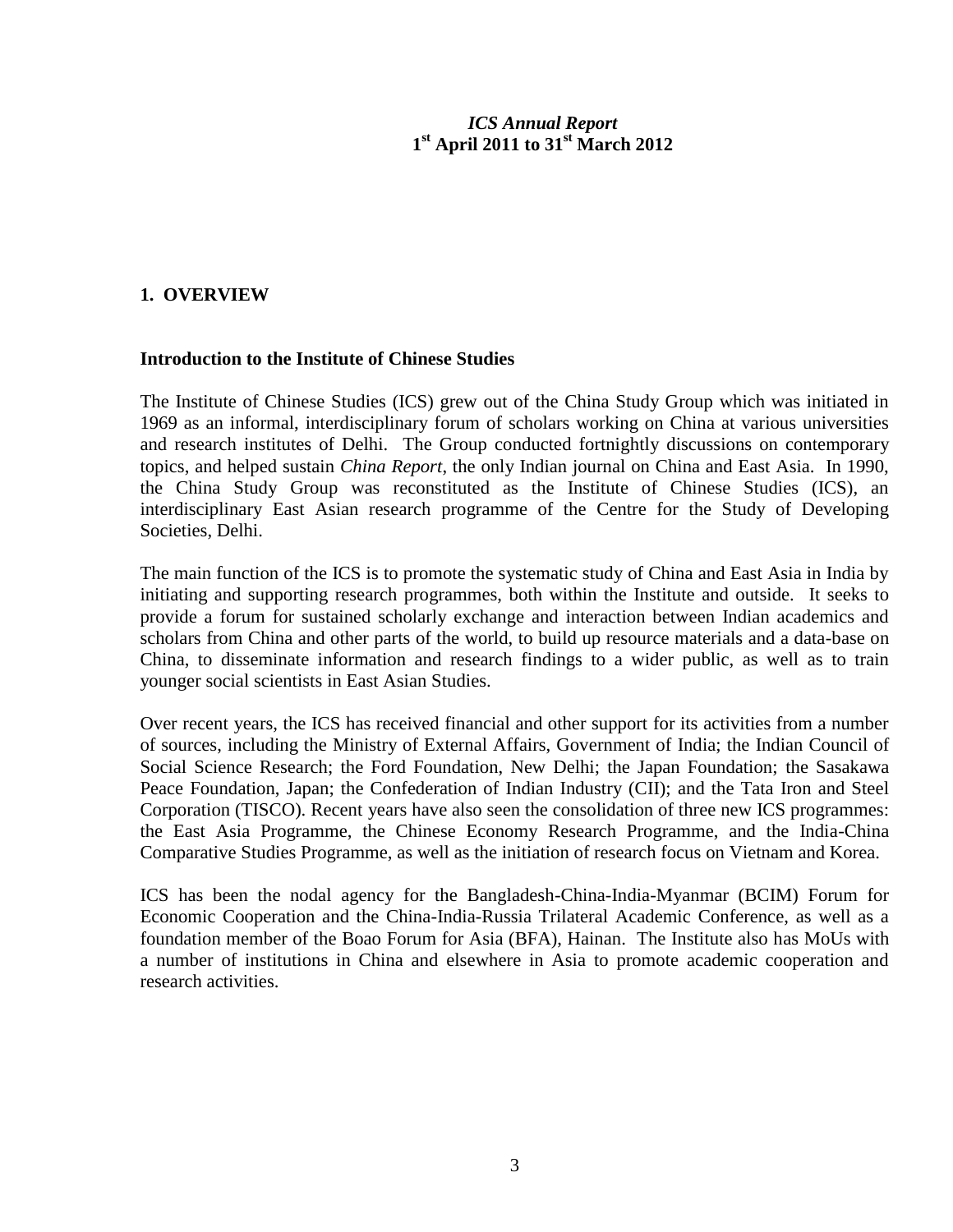## **2. NATIONAL AND INTERNATIONAL SEMINARS AND CONFERENCES:**

## **Collaborative Project:**

**Encyclopedia of Sino-Indian Cultural Contacts**: ICS has been designated as the lead institution in a new venture to document aspects of Sino-Indian cultural contacts through history. The project is an initiative of the Ministry of External Affairs, New Delhi, in collaboration with the State Council of the PRC. Prof. Sabaree Mitra and Prof. Madhavi Thampi of ICS are members of the project steering committee, along with Prof. Kamal Sheel (BHU) and Prof. A. Nayak (Viswabharati University).

## **Collaborations:**

Conference on **"Globalizing Asia: Implications for India"**, held along with the XIth Conference of the Indian Congress of Asian and Pacific Studies (**ICAPS**), held in collaboration with the Association of Asian Scholars (**AAS**) and hosted by the **Institute of Development Studies**, Jaipur, 4-5 September 2011.

Conference on *"***60 Years of Sino**‐**Indian Interactions: Comprehending the Multifarious Dimensions of Inter-relationship**<sup>7</sup>, Sree Kerala Varma College, Thrissur, Kerala, 12-14 December 2011. The conference was supported by the University Grants Commission (**UGC**), the Ministry of External Affairs (**MEA**) and the **ICS**.

## **Symposiums:**

**The Annual East Asia Research Scholars" Colloquium**, March 5, 2011.

**Fourth All India Conference on China Studies**, ICS in collaboration with **University of Hyderabad**, Venue: Hyderabad, November 8-9, 2011.

A seminar on "**The State of China and India-China Studies**" on 2nd November, 2011 in the Seminar Room at CSDS, Delhi.

## **Special Lectures:**

Prof. **Arif Dirlik**, Rajni Kothari Chair for Democracy, on *"***Zhongguohua/Worlding China: The Case of Sociology and Anthropology in 20th Century China***"*, held on 19th August 2011 at ICS.

Prof. **Wang Chaoguang,** Institute of Modern History, Chinese Academy of Social Sciences, Beijing delivered the ICS Special Lecture on the **Centenary of the 1911 Revolution in China***,* held at India International Centre (IIC), New Delhi on 7 December 2011. The lecture was titled *"***Aftermath of the Revolution: Experiments in Western**‐**style Democratic Politics in Early Republican China***"*.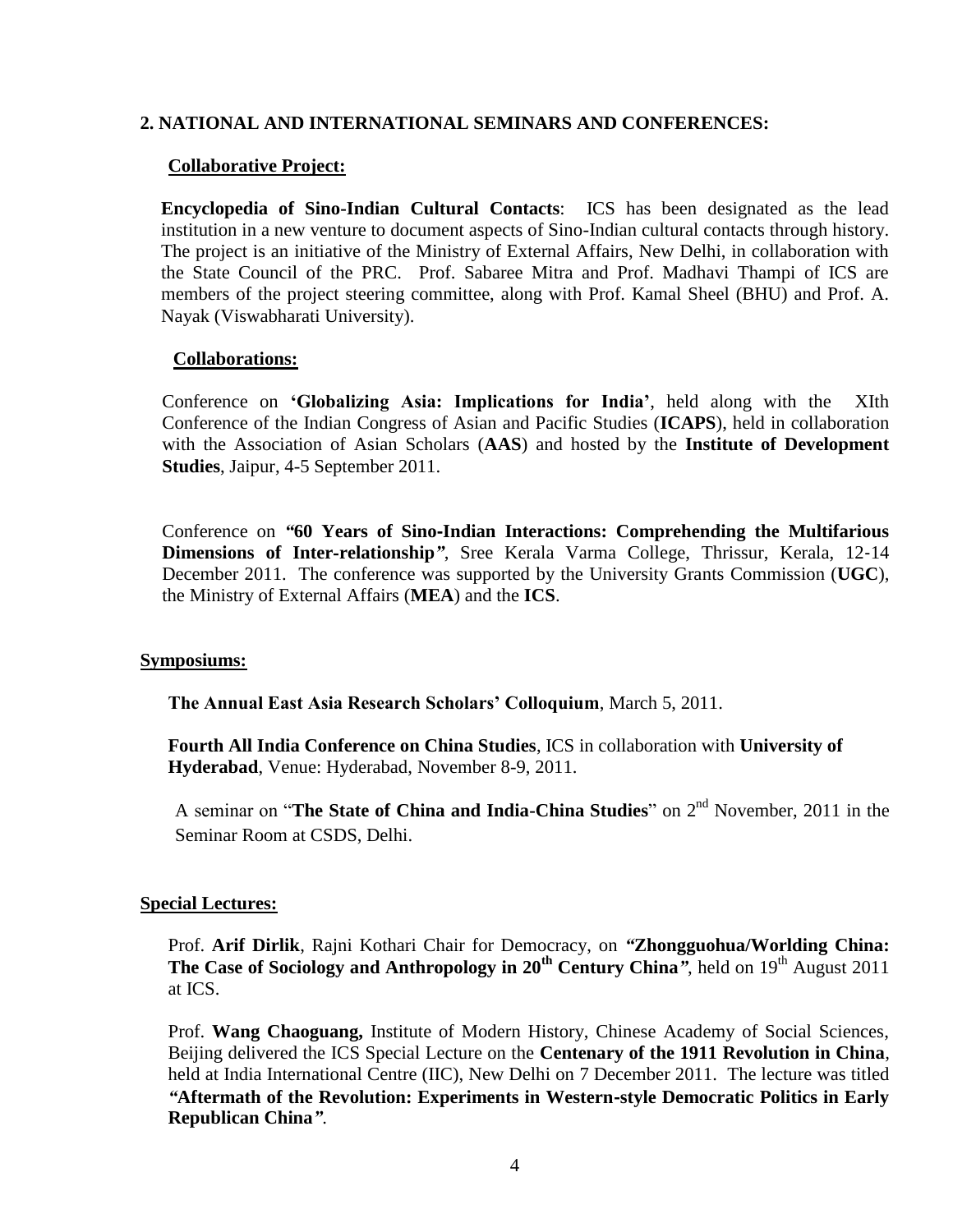**Prof. Andrew J. Nathan**, Class of 1919 Professor of Political Science, Columbia University on China"s Future: Changes or More of the Same in Politics and Foreign Policy chaired by Amb. Vinod C. Khanna, Emeritus Fellow, Institute of Chinese Studies, 8 December 2011 held at IIC, New Delhi.

Prof. **Pitman B. Potter**, Professor of Law, UBC Law Faculty, HSBC Chair in Asian Research, UBC Institute of Asian Research, University of British Columbia. &

Prof. **Sarah Biddulph**, Associate Director (China) of the Asian Law Centre University of Melbourne, Victoria. On a Discussion themed "**Perspectives on Coordinating Trade and Human Rights Performance**", 12 December 2011 at ICS.

**Justin Yifu Lin**, Chief Economist and Sr. Vice President, World Bank, on "**Demystifying the Chinese Economy**", 14 December, 2011 IIC, New Delhi. This event was organized by ICS in collaboration with ICWA.

## **Round Table Discussions:**

- 1. A panel discussion on the **'Ninetieth Anniversary of the CPC'** was held on August 24, 2011 at ICWA (Sapru House). The panelists included Prof. M. Mohanty, ICS, Prof. Srikanth Kondapalli, JNU, Dr. Ravni Thakur, DEAS, University of Delhi, Amb. Nalin Surie (former Envoy to China, 2003-06).
- 2. ICS in collaboration with ICWA organized a round table discussion on "**Current crisis between India and China Pertaining to the South China Sea**", at ICWA on 10<sup>th</sup> October, 2011. The panelists included Prof. Sreekanth Kondapalli, Prof. Alka Acharya and Col. Virendra Sahai Verma.

## **ICS Discussions on Contemporary Issues.**

ICS Policy Discussion on **"Calling off of the Special Representative-level Talks on the India-China Boundary Dispute",** 30 November 2011.

ICS Policy discussion on the **15th Round of Talks between the Special Representatives of India and China on the Boundary Question,** held in New Delhi, on 16-17 January, 2012**.**  The ICS Discussion was held on Wednesday, February 1, 2012.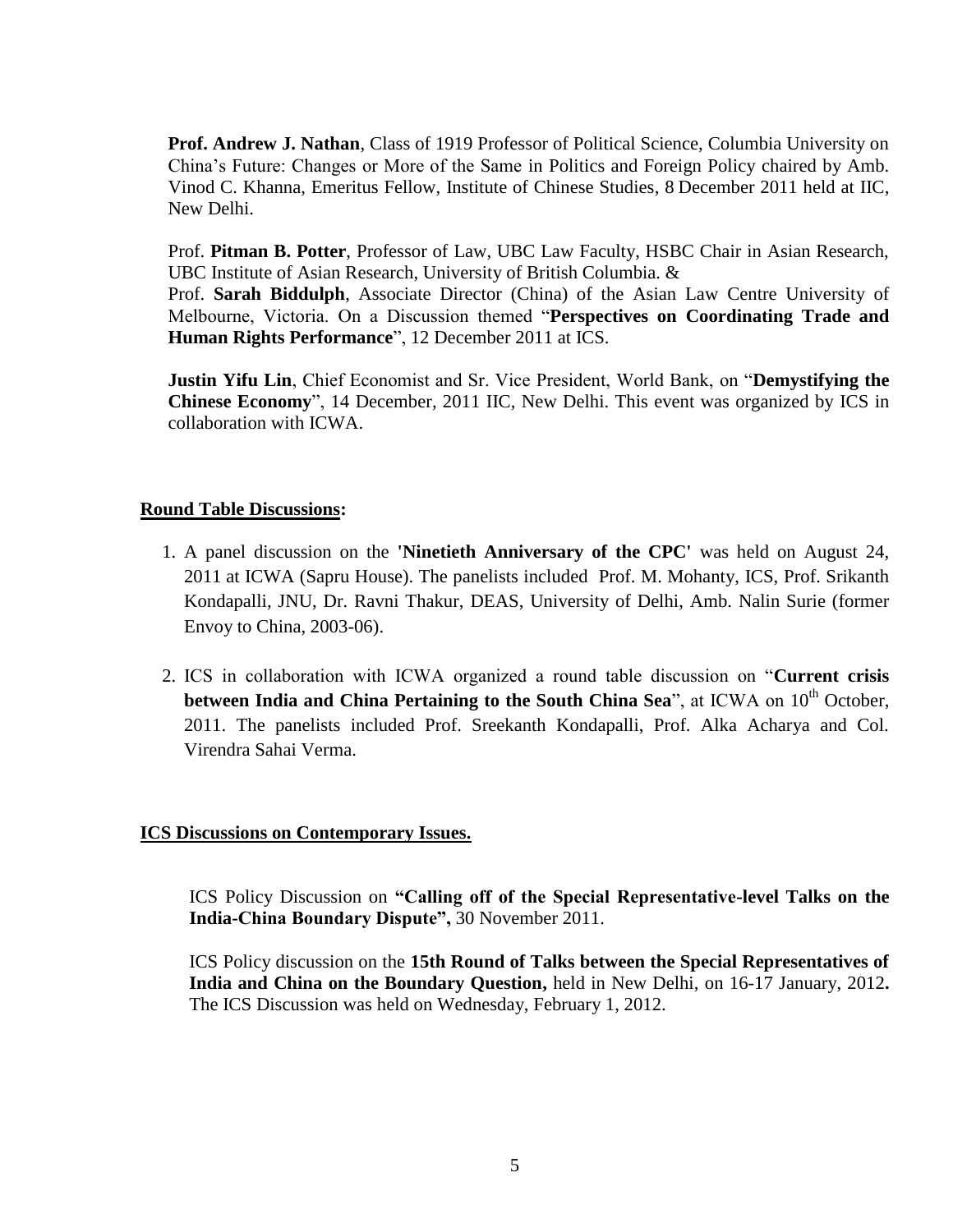## **3. ICS PARTICIPATION IN INTERNATIONAL CONFERENCES**

#### **International Conferences:**

**BOAO** Forum for Asia (**BFA**), 10th Anniversary of the Boao Forum for Asia (BFA) Annual Conference. April 14-16, 2011 at Boao, Hainan Province, China under the theme of **"Inclusive Development: Common Agenda and New Challenge".** ICS was represented by Prof. Sreemati Chakrabarti, Honorary Director.

Delegation to **China Institute of Contemporary International Relations(CICIR)**, Beijing, China from September 19-24, 2011 led by Amb.Vinod C. Khanna, Emeritus Fellow & former Director, ICS with Prof. Srikanth Kondapalli, Dr. Alka Acharya, ICS Honorary Fellows and Dr. Zorawar Daulet Singh.

**Eleventh Russia-India-China Trilateral Conference**: The Track II RIC Conference was held in Beijing, hosted by the China Institute of International Studies, 14-18 November 2011. The Indian delegation comprised of Dr. Alka Acharya, Dr. Ligia Noronha, Dr. Ashwini Deshpande and Dr. Jabin T. Jacob (Prof. Manoranjan Mohanty, the designated delegation leader, was unable to attend).

Third meeting of the **China-South Asia Cultural Forum** was held in Chengdu, PRC on 22-24 November 2011 on the theme: *"***Carry forward the Pan-Himalayan Affinity and create a Harmonious Asia – Commemoration of Rabindranath Tagore"s 150th Birth Anniversary***"*. ICS was represented by Prof.Sabaree Mitra.

**NATO Colloquium, Brussels:** NATO Diplomacy Division invited ICS for an informal briefing and round table discussion on India"s security challenges and security policy and also on common denomination with NATO in view of their New Strategic Concept seeking cooperation in global challenges. Col. (retd) Virendra Sahai Verma attended the round table at NATO HQ at Brussels on 12-14 December 2011 as part of 7 members Indian Delegation of think tanks.

Prof. Srikanth Kondapalli and Amb. Kishan Rana of ICS attended the inaugural meeting of a new colloquium, **the China-India Cooperation Academic Summit**, held in Hong Kong on 15 December 2011, supported by the China India Fortune Foundation and organized by faculty of the Advanced Institute of Contemporary China Studies of the Hong Kong Baptist University.

**Tenth BCIM:** The Bangladesh-China-India-Myanmar (BCIM) Forum for Economic Cooperation was hosted by India and was held in the Oberoi Grand in Kolkata, on February 18- 19, 2012. **ICS** is the nodal institution in India for the BCIM Forum along with Centre for Policy Research (**CPR**). The Maulana Abul Kalam Azad Institute for Asian Studies (**MAKAIAS)** was the local host institution from Kolkata.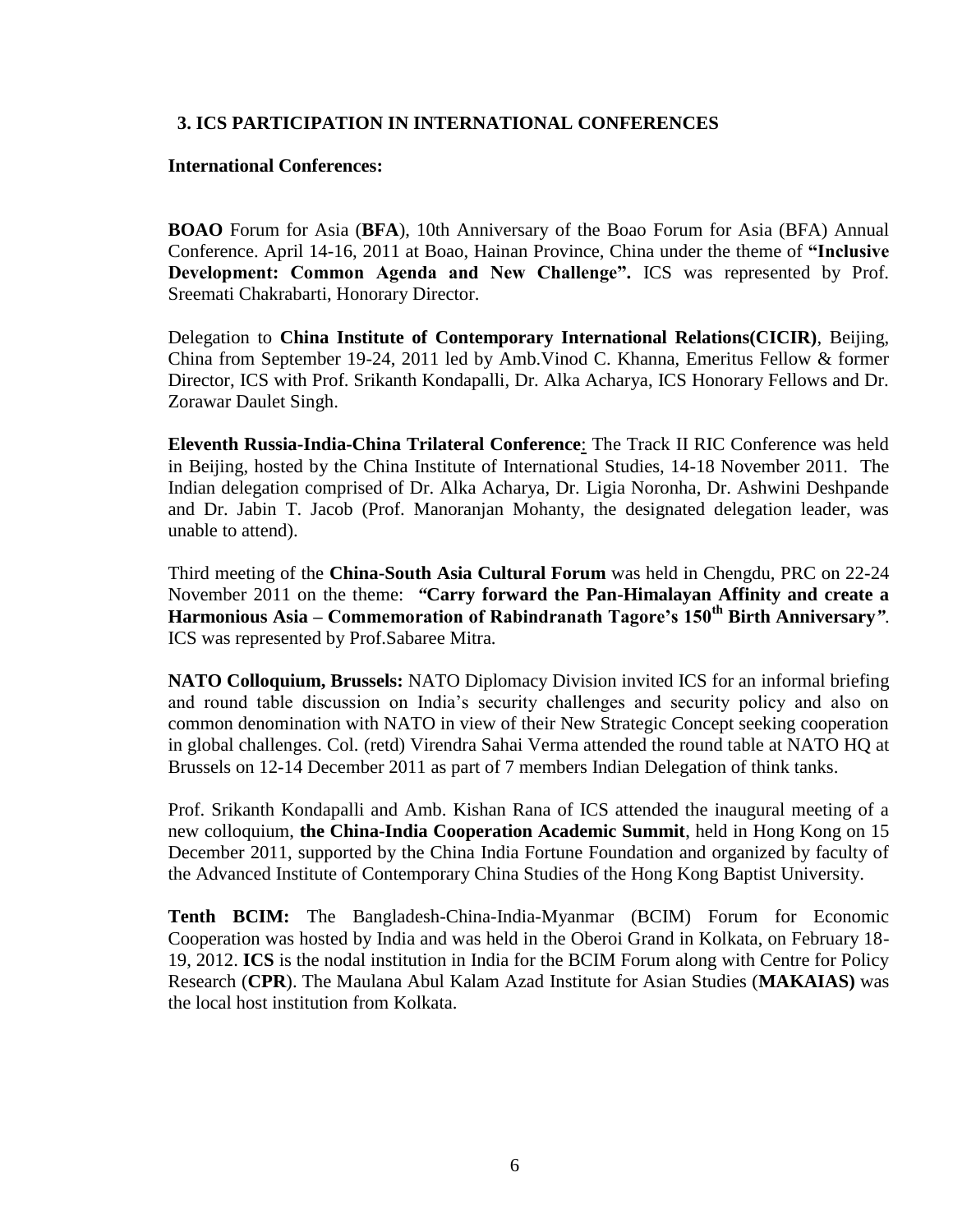#### **4. ICS WEDNESDAY SEMINARS**

The ICS programme of Wednesday Seminars continued through the period under review.

 *Some of the important Wednesday Seminars held during the period are:*

**Prof. C. Raja Mohan,** Centre for Policy Research, Delhi*:"Sino-India Relations: The Maritime Dimension"*, April 20, 2011, held at CSDS Seminar Hall.

**Prof. Wu Qing,** Former Professor of English, Peking University and Magsaysay Award Winner: *"Local Governments in China"*, April 27, 2011.

**Prof. Tan Chung,** Emeritus Fellow, ICS and **Prof. Sabaree Mitra**, School of Language, Literature and Culture Studies, JNU**:** *"Tagore and China"***:** May 11, 2011.

**Nicholas Bequelin,** Senior Researcher, Asia Division, Human Rights Watch, Hong Kong. *China's Global Role: Implications for the International Community, August 10, 2011.* 

*(See Appendix I)*

## **5. RESEARCH AND TRAINING**

 A number of young researchers were associated with ICS during the period under review as Summer Interns. The projects they worked on are given in parenthesis:

#### **International student affliations with ICS**

In 2012 Ms. Kaoru Kawanaka, a Ph.D. research scholar from Kyoto University, Japan, got affiliated with ICS for an year.

#### **Summer Internships:**

**Ms. Veda V. N.,** Department of Geopolitics and International Relations, Manipal University, did her summer internship with ICS during June - July 2011 and worked on a paper titled **"China"s Strategy in Africa***".*

#### **6. DISSEMINATION AND OUTREACH**

ICS has continued to collaborate with various institutions in organizing some very significant events. In August 2010 a MoU has been signed with the India-China Cultural and Economic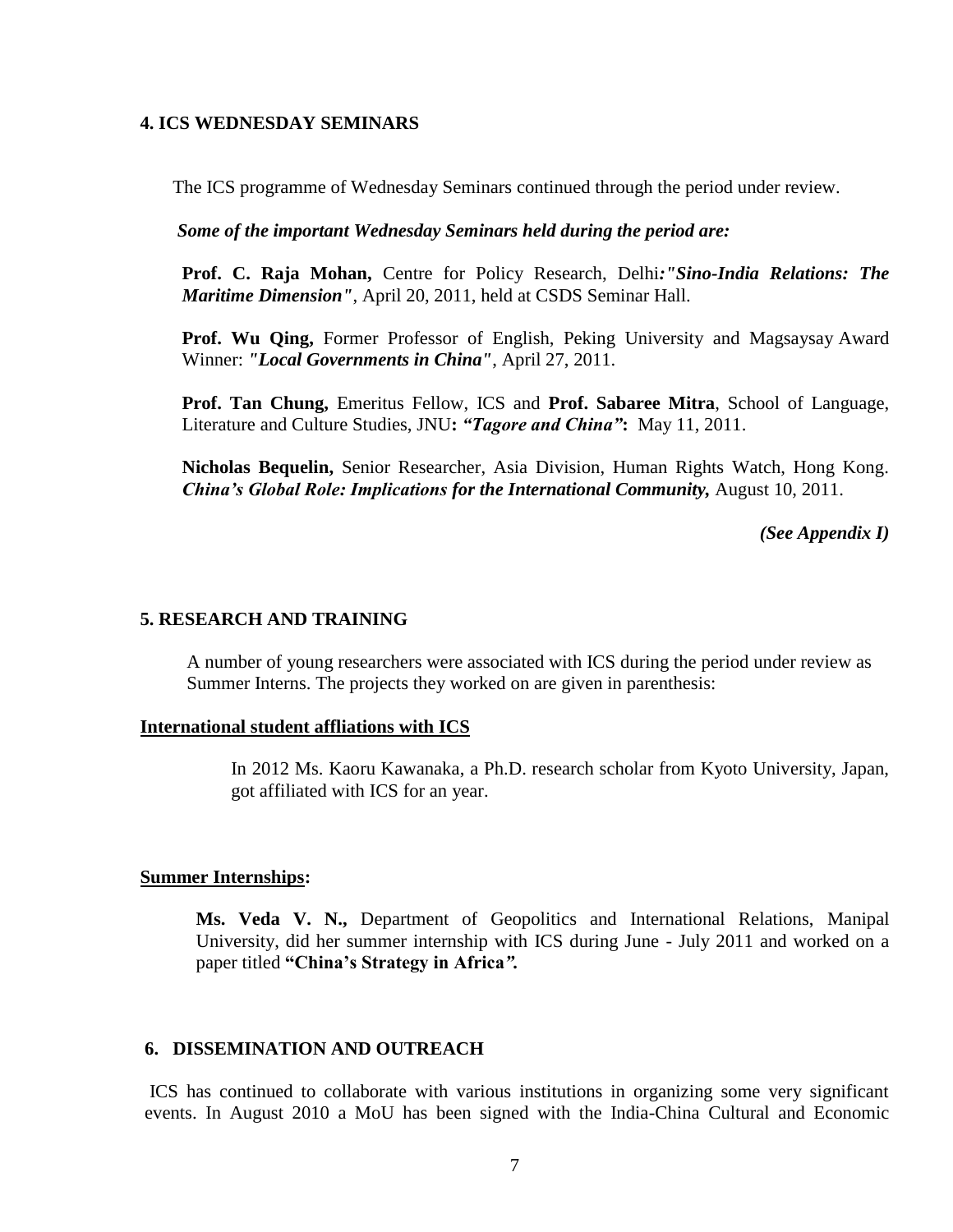Council. Efforts are being made to sign new MoUs and revive some old ones with various institutions within India and outside.

## **(1) Books by ICS Fellows and Associates**

(Mentioned in Fellow"s year-long activity record in section below)

# **(2)** *China Report*

The ICS journal, *China Report*, a refereed journal published by Sage Publications, continued in its 47<sup>th</sup> year of publication. It includes articles, comments, book reviews and documents, with a special focus on Sino-Indian relations**.** Of late scholars from China and other countries have shown a great deal of interest to write for China Report**.**

The journal is edited by Dr. Alka Acharya, with Dr. Madhavi Thampi as Associate Editor, Prof. Sreemati Chakrabarti as Book Review Editor and Dr. Jabin T. Jacob as Assistant Editor.

## **(3) ICS Website**

ICS maintains a website (**[www.icsin.org](http://www.icsin.org/)**) to carry ICS information and news regarding ICS activities. Efforts are being made to improve the appearance and usefulness of the Website.

## **7. ICS LIBRARY AND DOCUMENTATION CENTRE**

The ICS has a small but select collection of books, in English, Chinese and Japanese, mostly on contemporary China and East Asia, and current and back numbers of some important journals on China and the region. The ICS collections include generous gifts of books and documents from Satish Saberwal (formerly of Jawaharlal Nehru University), and Patricia Uberoi (formerly of the Institute of Economic Growth), adding substantially to the existing Gordon White Collection, and the collections of former directors Giri Deshingkar and Mira Sinha Bhattacharjea, and Emeritus Fellows Tan Chung, Huang I-shu, C.V. Ranganathan. The 'Lines of Convergence' Project of the East Asia Programme also enabled the acquisition of a substantial number of publications on East Asian history and society. A number of other books were also acquired by purchase and as gifts.

## **8. DISTINGUISHED VISITORS**

ICS was privileged to receive a number of distinguished visitors and delegations. These include:

• Professor Wei Liming, Head of the Department of Afro-Asian Languages, Beijing University, China delivered a talk on "**Tagore"s Impact on China**" on Wednesday,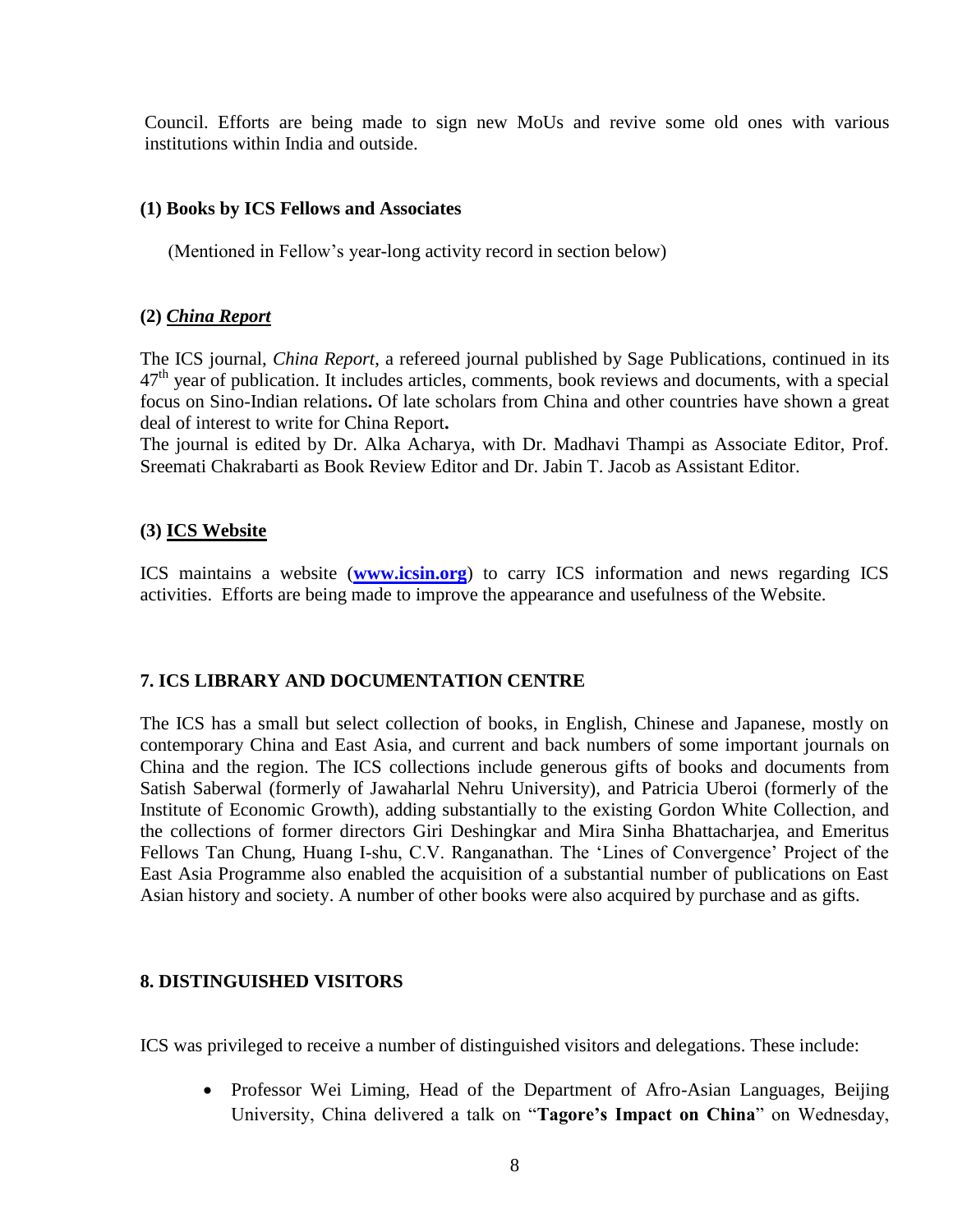**May 11, 2011** at ICS. This event was attended by ICS Faculty and students from University of Delhi and JNU.

- A delegation from the **Yunnan Academy of Social Sciences (YASS)** visited Delhi on **11 November 2011** to renew the existing MoU with the Institute. This delegation was also requested to participate in the ICS organised "Fourth All India Conference on China Studies" held in Hyderabad on November 8-9, 2011.
- **ICS-CFAU Dialogue**: An interactive dialogue on the theme of "China South Asia Relations" was held on **12 December 2011** with members of the visiting delegation of the China Foreign Affairs University, Beijing. The CFAU delegation was headed by Prof. Zhao Jinjun.

# **9. ICS FACULTY PUBLICATIONS AND ACTIVITIES**

# **Vinod C. Khanna, Emeritus Fellow, ICS**

## **Lectures**

"Emerging India's Response to Rising China"

Gateway House, Mumbai

July 28 2011

"The Rise of China: Implications for rest of the world"

Distinguished Lecture Series sponsored by the Public Diplomacy Division, MEA

At Mahatma Gandhi University, Kottayam

July 29 2011

'India's soft balancing with China and US in the 21st Century'

Distinguished Lecture Series sponsored by the Public Diplomacy Division, MEA

At Maharaja"s College, Kochi.

[A revised version of this lecture was published in *Indian Foreign Affairs Journal* Vol.6, No 3 July-Sept 2011]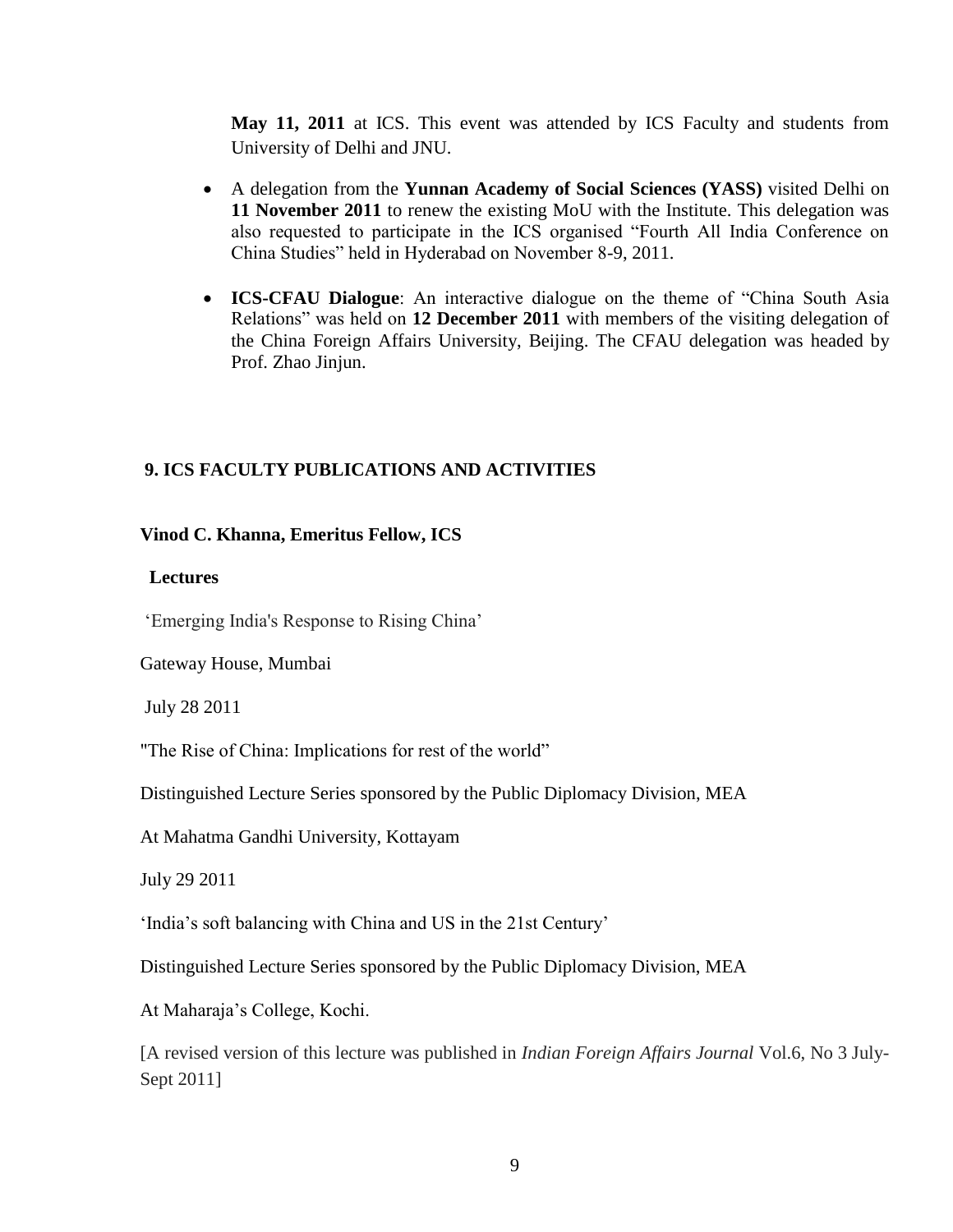## **Visit to China**

## September 19-23 2011

Led a four-member delegation from the Institute of Chinese Studies (ICS) to China at the invitation China Institutes of Contemporary International Relations (CICIR) for academic exchanges with following think tanks:. in Beijing, CICIR, China Institute of International Studies, National Defence University and Chinese Academy of Social Sciences, in Shanghai, the Shanghai Institutes of International Studies and Shanghai Academy of Social Sciences.

## **Chair**

Chaired several seminars on India-China relations and various facets of China"s foreign policy organized by ICS, including a session at 4<sup>th</sup> China Studies Conference Hyderabad, November 8-9, 2011

# **Brij Tanka, Honorary Fellow, ICS**

Advisor to Project Reconstruction of the intimate and Public Spheres in 21<sup>st</sup> Century Asia led by Prof E. Ochiai, Kyoto University (Global Centre of Excellence Programme) (1987-2012)

Chapters in Books:

"Indian conceptions of Asia" (アジアの概念とインド(仮)、in Umemori Naoyuki (ed.) *Asian Integration in History* (梅森直行編、歴史のなかのアジア地域統合), ( 2012). (In Japanese).

"India"s Nuclear Policy" in Kato Tetsuro (ed) *The Introduction of Nuclear Power and the Cold War* (tentative title)(アジア冷戦と原子発電の導入), Showado, October 2012 (forthcoming) in Japanese.

"Religion and Modernity: Strengthening the People" in Rosa Caroli and Pierre-François Souyri (eds.) *History at Stake in East Asia,* Libreria Editrice Cafoscarina, Italy, 2012

"Japan, Asia and Religion: Otani Kozui" ("日本、アジアと宗教:大谷光瑞を中心に")in Shirasu Jojin (Ed.) *Otani Kozui and His Team of Explorers in an International Perspective*,2011.

Minakata Kumagusu and Asia"in Matsu Ryugo (edited), Minakata Kumagusu and Asia (南方熊 楠とアジア**"**特集 南方熊楠とアジア、**2011**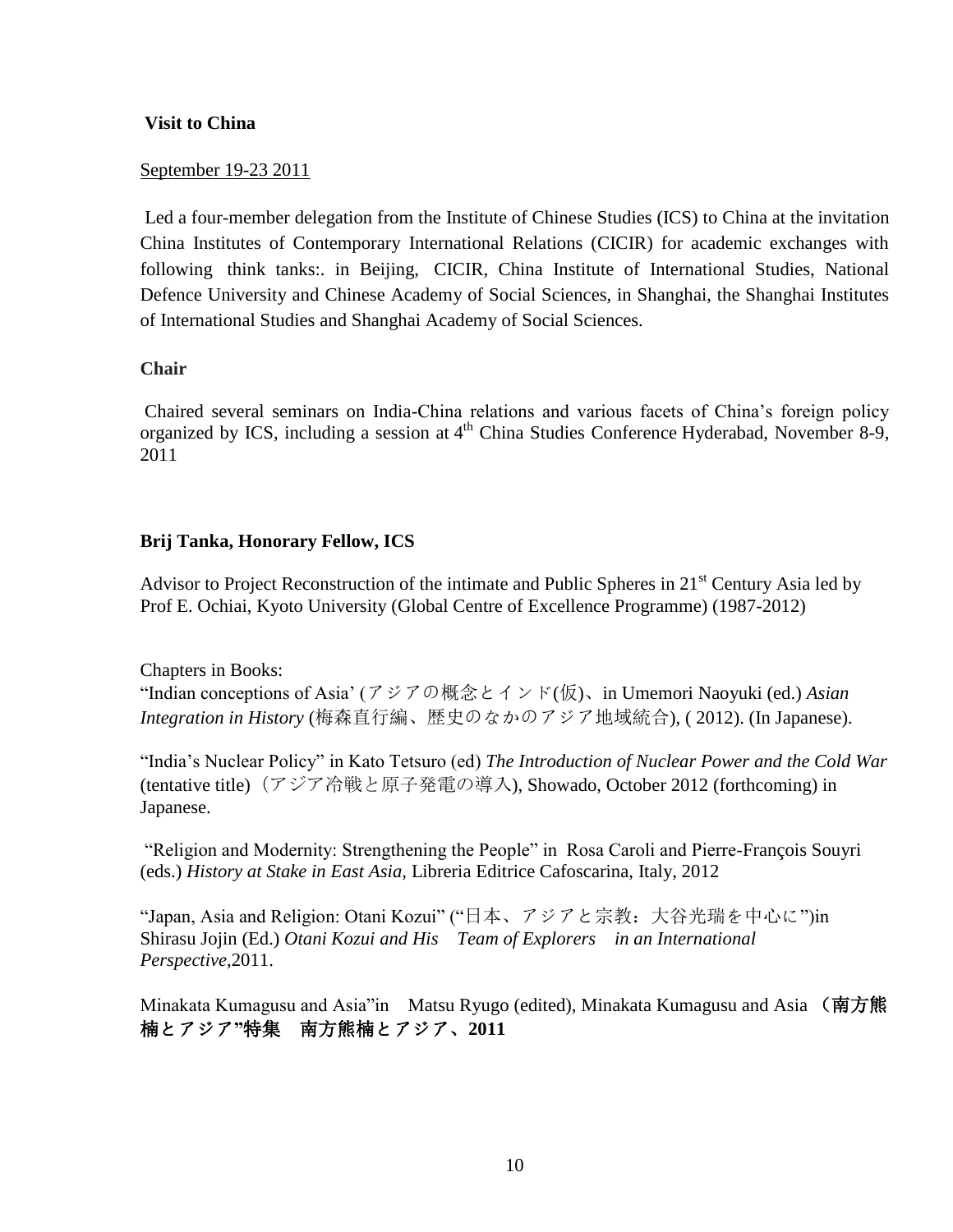# **2012 Conference presentations**

- 1. "Minakata Kumagusu and the World" ("南方熊楠の世界"南方熊楠セミナー)、January 7, 2012, Tanabe, Japan. (In Japanese)
- 2. "Asia Then and Now: Rethinking Non-Alignment and the Bandung Spirit", Graduate School of Asian and African Studies, Kyoto University, February 04, 2012.
- 3. "Borrowed Scenery: Exploring Asian Connections" ("借景:アジアの接続を模索"), Hiraizumi Cultural Heritage Centre, 2 March 2012. (In Japanese).

# **2011 Conference Presentations**

1. "Okakura Tenshin: New Modes of Consciousness" Japan India Exchange Symposium I Asian Renaissance –Learning from Shibusawa, Tata, Okakura and Tagore," International House of Japan. December 05, 2011

2. " In Search of An Asian Cosmopolitanism" Symposium" in "Rethinking Asia in the Age of Globalization", Hong Kong Baptist University, Hong Kong, December 01-02, 2011,

# **Kishan Rana,** Honorary Fellow, ICS

# *Seminars/Conferences Participation*

# (a) **Chair**:

Aspen India program, 15 September 2011, speaker: Dean Robert F Bruner of the Darden School of Business, University of Virginia, "Competencies of The New Global Leader".

# (b) **Panelist**:

Aspen India: 9 August 2011, Book discussion, "Economic Diplomacy: India"s Experience" (CUTS, Jaipur)

 $11<sup>th</sup>$  Indian Congress of Asian & Pacific Studies, Jaipur, September 2011, panel on "Global Transformation and Asia Pacific: China, Japan, India".

International Forum on Diplomatic Training, The Fletcher School of Diplomacy, Tufts University, Boston, US, September 2011, panel on "International Business Diplomacy'.

Challenges Facing the 21st Century Diplomat: Representation, Communication, Negotiation and Training, College of Europe, Bruges, Belgium, October 2011, panel on "Training diplomats as specialists or generalists?"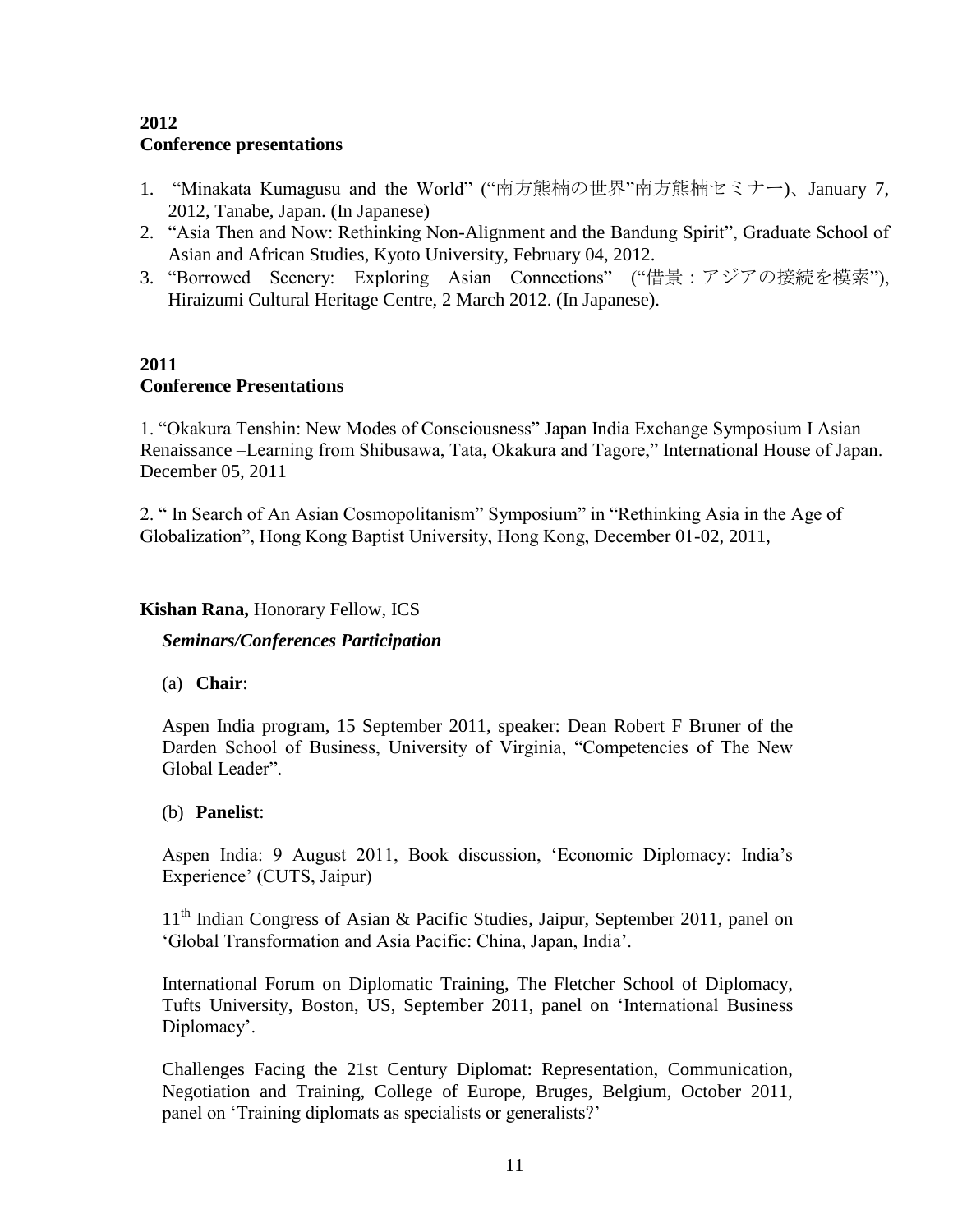China-India Fortune Foundation, Hong Kong, November 2011, "First Academic Summit on China India Cooperation': panel on China-India Cooperation': 'India-China Cooperation: Some Scenarios"

Wilton Park, UK, February 2011, "The art of the possible: Conflict diplomacy in an era of new global challenges', Panel on 'Creating the New Diplomat'.

## (c) **Lectures:**

Visited University of Wisconsin, Madison, US to deliver some lectures and participate in conferences and other programs for 3 weeks, April-May 2011.

Visited Beijing Foreign Studies University, Beijing, for 10 days to deliver lectures, May 2011; also lectured at China Foreign Affairs University, Beijing.

Gateway Foundation, Mumbai, October 2011, lecture on "Business and Diplomacy".

Presented module of six lectures for MA program:  $21<sup>st</sup>$  Century Diplomacy, Diplomatic Academy, Vienna, February, 2012.

Lecture, London School of Economics, London, "Economic Diplomacy of Developing Countries', February 2012.

Talk: Asia House, London, "Trends in Contemporary Diplomacy", February 2012.

## (d) **Discussant**:

(e) Participant:

India-Singapore Dialogue, organized by Aspen India, April 2011.

## *Publications*

- (a) **Journal Article**:
- (b) **Book**:

2011, *Diplomacy in the 21st Century: A Practitioner's Guide*, Continuum, London and New York.

## (c) **Book Edited**:

Co-editor with Bipul Chatterjee, 2011, *Economic Diplomacy: India's Experience*, CUTS, Jaipur.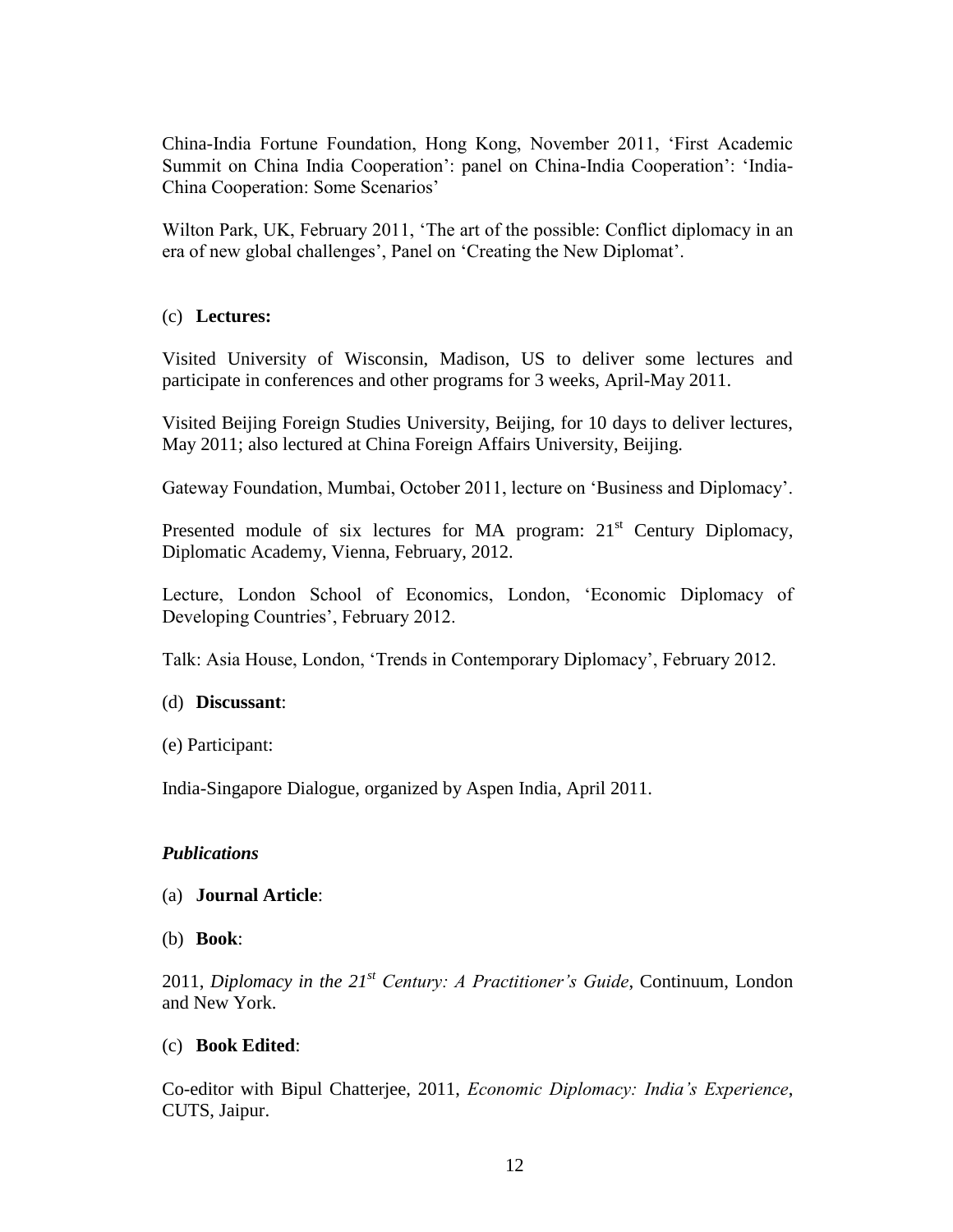## (d) **Book Chapter:**

2012. "Serving the Private Sector: India"s Experience in Context", *The New Economic Diplomacy: Decision Making and Negotiation in International Economic Relations*, Bayne and Woolcock, 3rd edition, (Ashgate, London).

2011. Joined 3-member group of editorial consultants for "Palgrave-Macmillan Dictionary on Diplomacy", compiled by GR Berridge and Lorna Lloyd.

## (e) **Book Review**:

- (f) **Newspaper Article**:
- (g) **Other**:

## *Interviews given*

(a) Skype interview to group of students from U of Southern California, Los Angles, "India"s Public Diplomacy", December 2011.

# *Interviews conducted*

## *Visits (Domestic and/or Foreign)*

[As listed above]

## *Other*

2-week Commonwealth assignment in Botswana, to help in drafting a white paper on foreign policy, and an internal document on key foreign policy and diplomacy management challenges, March 2012.

## **Madhavi Thampi**, Honorary Fellow, ICS

## **Seminars and conferences**

- Presentation on "The Indian community in China in the colonial era: a neglected area in the study of historical interactions between India and China", at Workshop on the Historical and Cultural Interactions between India and China, Beijing University, October 15-16, 2011
- Paper on "Emerging trends in the historiography of modern China in the PRC: a case study of the Journal of Modern Chinese History", at the Fifth All-India Conference of China Studies, University of Hyderabad, Nov 8-9, 2011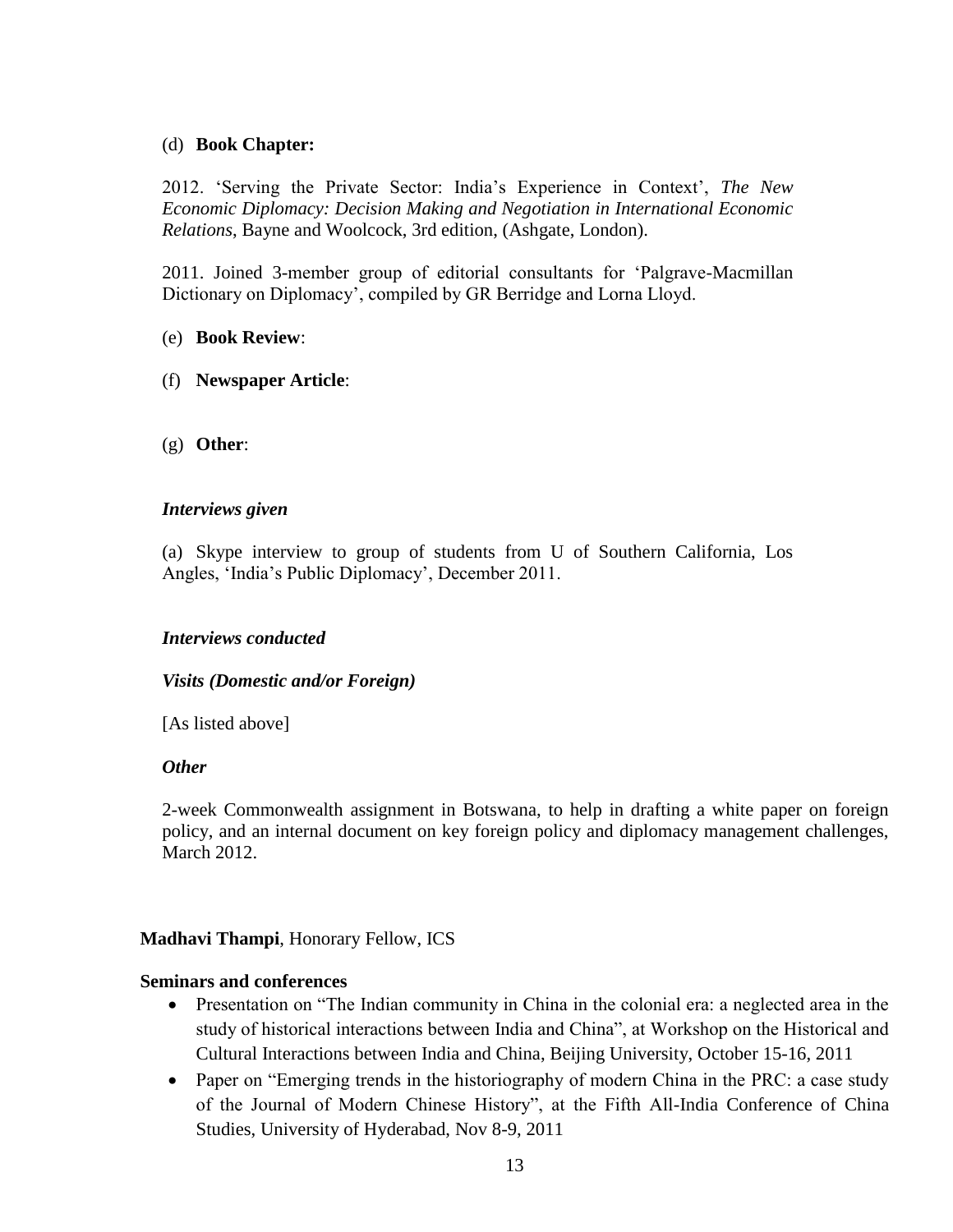## **Public talks**

 Talk on **"**Canton, Bombay, Hong Kong: Maritime Links between India and China in the colonial era**"** at the Maritime History Society, Mumbai, 15 July, 2011

## **Publications**

- A review of John Keay, *China: A History* for *Biblio* Vol.XVI, nos 5-6, May-June 2011.
- A review of Ira Pande, *India China: Neighbours Strangers* for *China Report*, Vol.47, no.3 (Aug. 2011)

## **Projects**

- Project coordinator of ICS Project on "Source Materials on Modern China in the National Archives of India" (from November 2011)
- Member of expert group working on Govt. of India Govt. of China-sponsored Encyclopedia of India-China Cultural Contacts

## **Other**

 Elected Sectional President of the Section on Countries Other than India for the Indian History Congress, Patiala, Dec. 10-12, 2011. Delivered Presidential Address on "The Discourse on Asia and Asianism in Early Twentieth Century China".

# **Patricia Uberoi**, Honorary Fellow, ICS

## *Seminars/Conferences Participation*

## (e) **Chair** :

Proceedings of the Fourth Next Generation Global Workshop on "Reconstruction of the Intimate and Public Spheres', Kyoto University, held at Seoul National University, Korea, 24-25 November 2011.

"Trade, Pilgrimage and Border Livelihoods on the India-China Border". ICS Panel at the XIIth Session of the Indian Congress of Asian and Pacific Studies (ICAPS), Doon University, Dehra Dun, 13-14 January 2012.

"Bangladesh-China-India-Myanmar (BCIM) Forum for Regional Cooperation", Session Chair, Kolkata, 18-19 February 2012.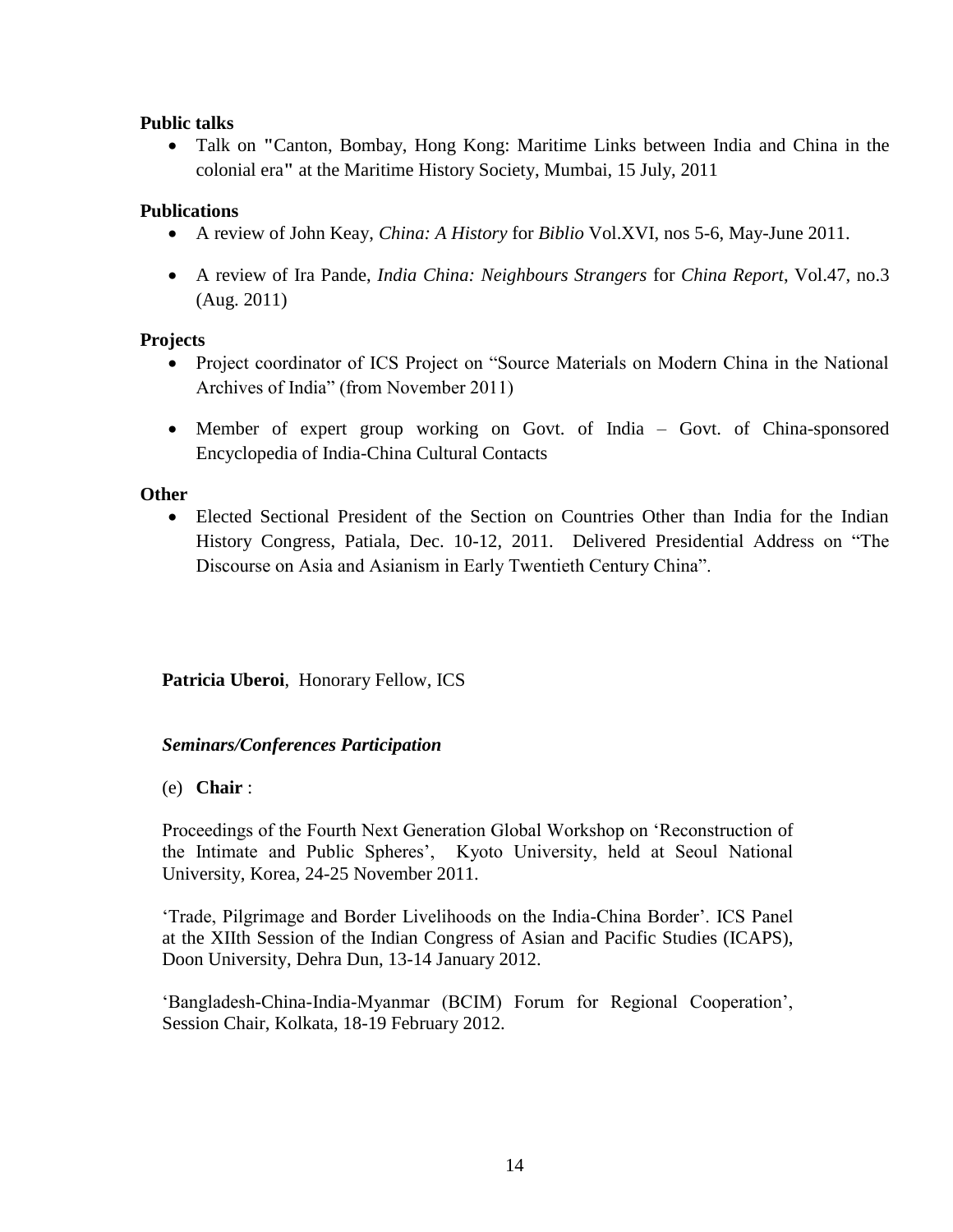## (f) **Panelist**:

""Their Marriage United 900,000,000 people": *Dr Kotnis ki Amar Kahani* (1946)", presentation at the XIth Session of the Indian Congress of Asian and Pacific Studies, Jaipur, 3-5 September 2011.

(with R.S. Rawat) "The Kailash Sacred Landscape Initiative", presentation at the 10<sup>th</sup> Meeting of the BCIM Forum, Kolkata, 18-19 February 2012.

## (g) **Lectures:**

'China Studies in India  $-3$ ', Keynote Address' at the Fourth All-India Conference of China Studies, University of Hyderabad, 7-9 October 2011.

"Mr Hindostan Meets Miss China", or "Their Marriage United 900,000,000 People". International Conference on "Imagining Asia through Cultural Production and Consumption", Seoul National University, Korea, 26 November 2011. (h) Discussant:

(e) Participant:

## *Publications*

## (h) **Journal Article**:

2011. ""Mr Hindostan Meets Miss China", or "Their Marrriage United 900,000,000 People: *The Immortal Story of Dr Kotnis* (1946)', Proceedings of the International Conference on "Imagining Asia through Cultural Production and Consumption", Seoul National University, pp. 1-18.

2011. "China in Bollywood, *Contributions to Indian Sociology*, Vol. 45, No. 3, September-December, 315-42.

## *Other*

Indian Liaison Office, BCIM Forum. Editorial Board, *China Report* Editorial Board, *BCIM Newsletter*

## **Ravi Bhoothalingam**, Honorary Fellow, ICS

## **Seminars/Conferences/Papers**

*"Unraveling the Mind of China":* Presentation at the Institute of Defence Studies and Analyses, Delhi, on May 2, 2011. *'China 2020: A Confucian Democracy?'*: Talk delivered at the Institute of Defence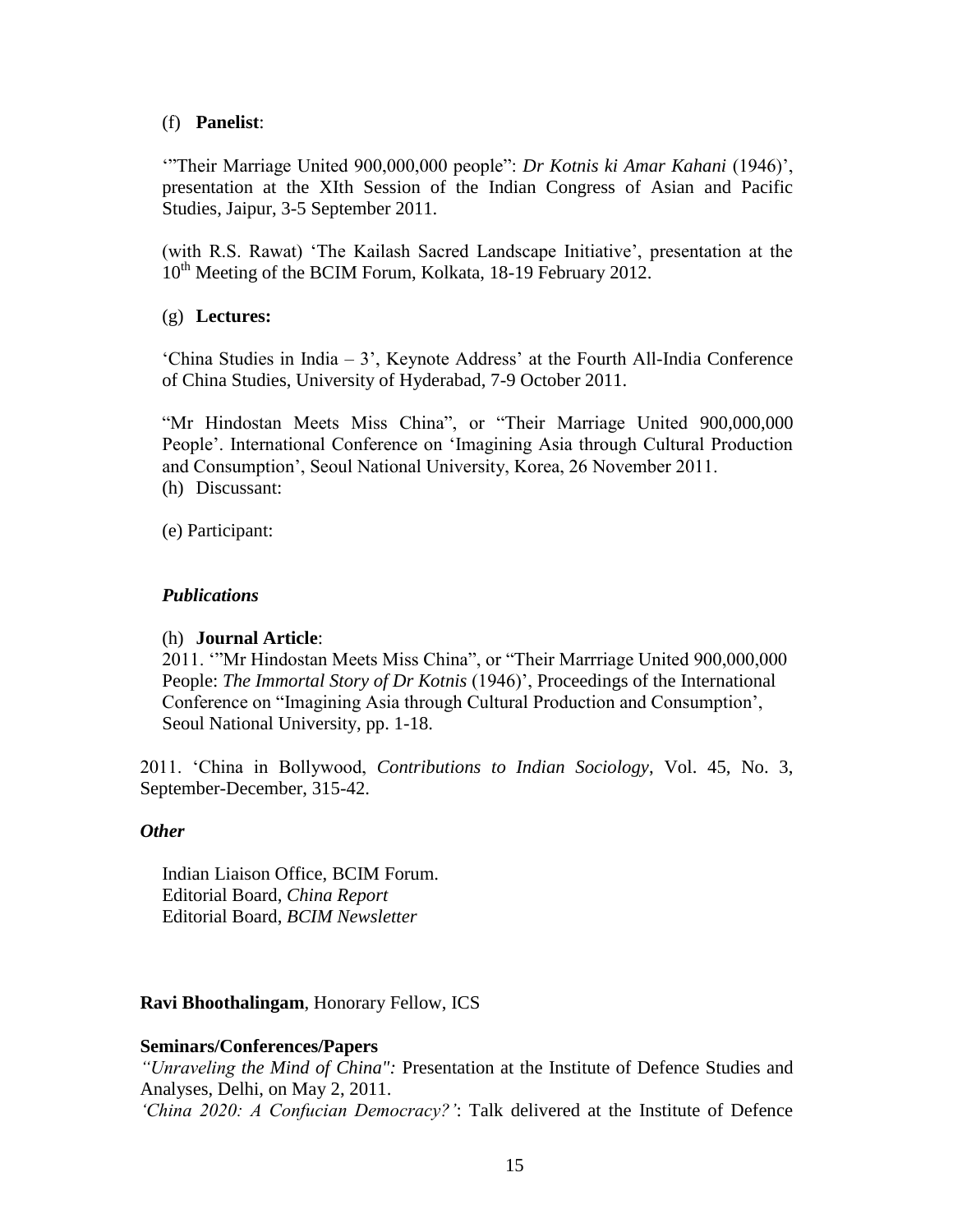Studies and Analyses, Delhi, on May 4, 2011.

"*Chess and* Go: *Strategic Rivalry or Harmonious Balance?'* : Article published in Journal of Defence Studies and Analyses, July 2011.

*'Psychological Science, Strategy and China's Periphery':* Presentation at the Institute of Defence Studies and Analyses, Delhi, November 3, 2011.

*'Engaging China with a Universal Business Plan':* Presentation at the Indian School of Business, Hyderabad, India on November 7, 2011.

*'Lateral Thinking and India's China Strategy'*: Paper presented at the Conference on 'Rising China: Indian Perspectives' at the National Institute of Advanced Studies, Bangalore, India, December 20-21, 2011.

*'India and China: a New Dynamic'*: Presentation at the Confederation of Indian Industry (CII) Partnership Summit, Hyderabad, India, January 12, 2012.

*'Deconstructing China's Assertiveness: A Psychological Science Perspective':*  Presentation at the Institute of Peace and Conflict Studies, New Delhi, India, February 22, 2012.

*'Global Business Plan for an Asian Century':* Presentation at the Conference on Sino-Indian Strategic and economic Dialogue, Gangtok, Sikkim, India, February 25-26, 2012.

*'China's Role in South and Southeast Asia'*: Presentations at the Indian Institute of Technology, Madras, India on March 15, 2012, and at the Administrative Staff College of India, Hyderabad on March 26, 2012.

*'India and China: One Train, Two Locomotives':* Presentation at the Seminar on "*India and China: The Way Forward',* Chennai Centre for China Studies, Chennai, India, March 16, 2012.

## **Publications**

Book review of Henry Kissinger's '*On China*': Daily News and Analysis, Mumbai, June 18, 2011.

# **Foreign visits**

*'Future for Indo-Mongolian Business Relations':* Speech delivered at the India-Mongolia Business Seminar, Ulaan Baatar, July 28, 2011, as Leader of the Indian Business Mission accompanying the President of India on her State visit to Mongolia. *'Exploration, Travel and Pilgrimage in High Asia: Transformation through Travel'.* 

Paper presented at the Annual Conference of the Royal Geographical Society, London, 31 August-2 September 2011.

*'Travel and Tourism as a Constructive and Positive Dialogue':* Paper presented at the World Public Forum; Dialogue of Civilizations in Rhodes, Greece, October 6-10, 2011.

# **Sithara Fernando, Research Associate, ICS**

- 1. Conducting research on an Occasional Paper titled "China"s Relations with the Indian Ocean Region: Implications for India".
- 2. Preparing a list of books for review in China Report.
- 3. Assisting in the preparation of Policy Briefs on contemporary issues in India-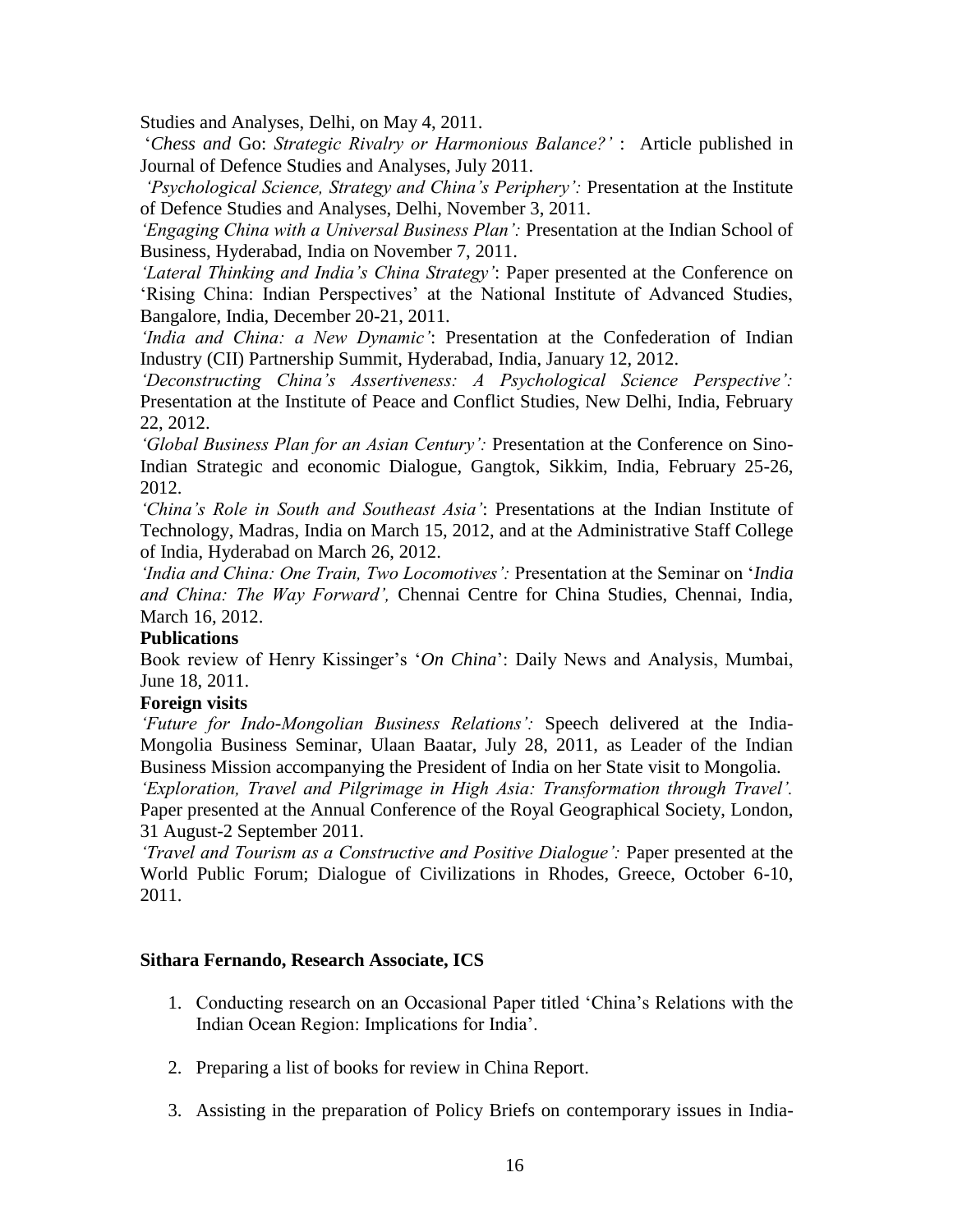China Relations.

- 4. Writing a Book Review of Robert Kaplan"s *Monsoon: The Indian Ocean and the Future of American Power* for China Report.
- 5. Preparing the report on the Institute of Chinese Studies (ICS)- China Foreign Affairs University (CFAU) Dialogue on China-South Asia Relations held on 8 December 2011.
- 6. Preparing the report on Dibyesh Anand"s talk titled "Fictions that Nation-States Sell: Tibet and the China-India Border Dispute' held on 11 January 2012.
- 7. Interview of Vice Adm. Pradeep Kaushiva on the prospects for China"s participation in the Indian Ocean Naval Symposium (IONS) at the National Maritime Foundation (NMF), New Delhi on 6 March 2012.

# **Col. (retd) Virendra Sahai Verma,** Honorary Fellow, ICS

Have served in the Indian Army( Regiment of Artillery and Intelligence) for 34 years mostly in the Himalayas in border regions of Kashmir, Ladakh, Kinnaur, Sikkim and Tawang.

Veteran of 1965 and 1971 wars. A post graduate from Defence Services Staff College, Willington, Tamil Nadu.

Have held various command and staff appointments which included acquisition and analysis of Intelligence across the northern borders extending from Ladakh –Sikkim - Tawang. The intelligence tenures in these sensitive regions enabled me to acquire a deep insight into topography and operations, deployment, logistics, infrastructure and polity in Tibet.

Retired in the rank of substantive full Colonel in 1997.

After retirement in 1997, served for three years as OSD with Buddhist Member  $17<sup>th</sup>$  Lochen Tulku Rinpoche in National Commission of Minorities Govt. of India New Delhi. Thereafter served His Eminence 12th Tai Situ Rinpoche to manage his Foundation at New Delhi for three years.

Academic background is M.Com, M.Sc. (Defence Studies) and Post graduate Diploma in Management.

Registered for PhD in School of International Studies, Jawaharlal Nehru University, New Delhi for "Sino- Indian Border Dispute: A Case Study of Aksai China"

Member, Institute of Defence Studies & Analysis, New Delhi. . Life Member United Services Institute. These are leading defence think tanks for strategic issues.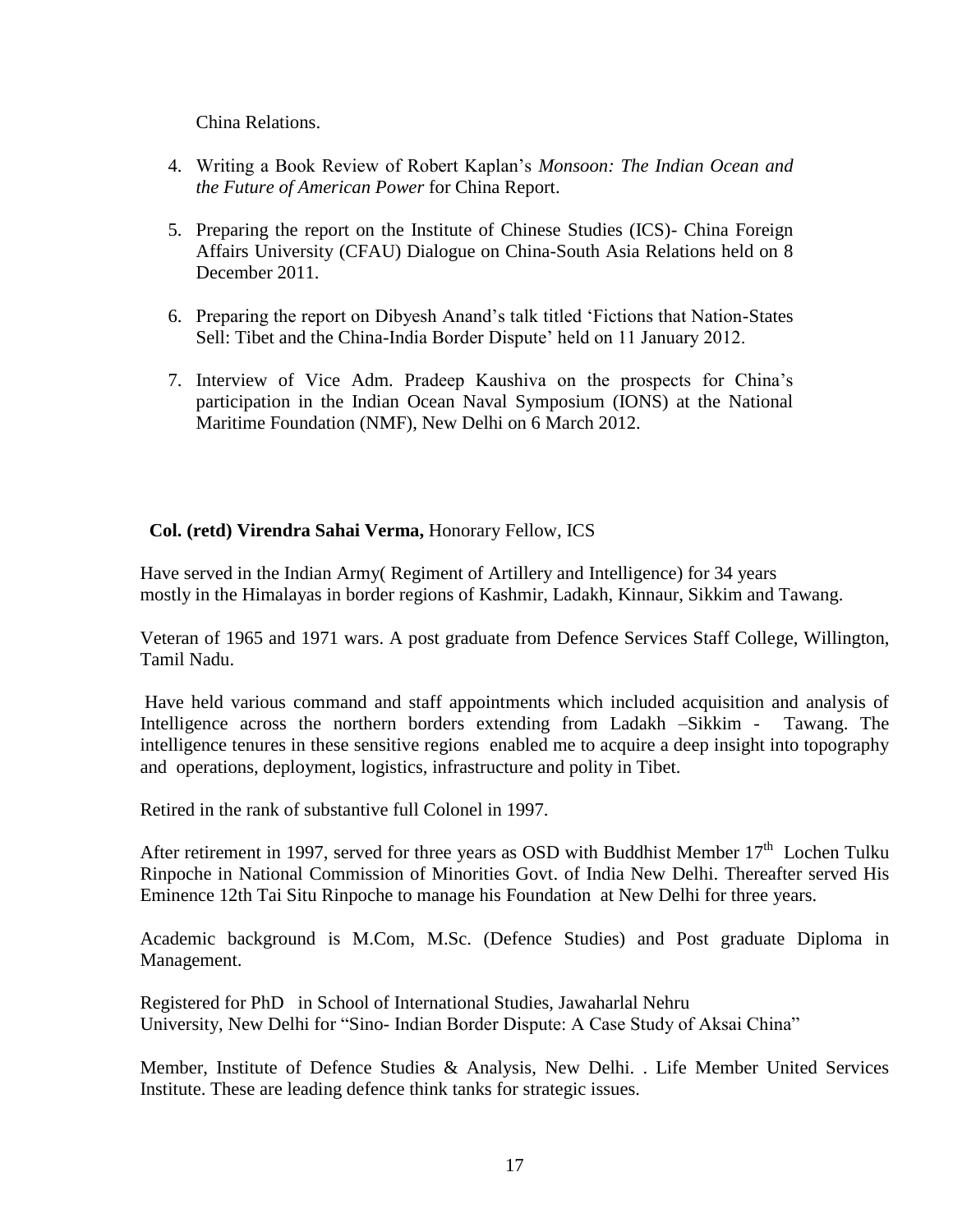Founder Gen Secy., Tibet Study Group. New Delhi, The international group of more than 100 members which organizes seminars, discourses to promote awareness of Tibetan culture, religion, history and polity.

Member, Indo-Tibetan Art &Culture Study Group, Tibet House Lodi Road, New Delhi.

Founder General Secretary and now Vice-President of India Chapter, India-Pakistan Soldiers Initiative for Peace. This is about 15 years old unique initiative for peace by about 150 former senior officers of armed forces of India and Pakistan with chapter each in New Delhi and Lahore. Have visited thrice to Pakistan for peace building and have organized four visits by Pakistani delegations headed by their service chiefs. Indian Chapter"s President is former Indian Navy chief. Slated to visit Pakistan on peace mission again towards end 2012.

As President of own community"s about 800 member Kulshrestha Kalyan Samiti engaged in providing monetary relief to about 100 poor families, poor students and emergency medical aid to poor.

## International & National Seminars during 2011-12

Organised an annual lecture by His Holiness17th Gyalwa Karmapa on behalf of Tibet Study Group Teen Murty Bhawan New Delhi on 30 Apr 2011. Chaired by Shri. Ramjethmalani, M P, Patron.

Participated at "Third World International Studies Conference" held at University of Porto (Portugal) from 17-20 August 2011. Presented two papers, "A Case for Sino-Indian Cooperation for Maritime Security in Indian Ocean" and "India"s Miracle: Transfer of Power from Obstinate Bubudom to Citizenry: Right to Information Act 2005."The papers were presented on 19 and 20 Aug 2011 respectively.

Participated at XIth Conference of Indian Congress of Asian and Pacific Studies (ICAPS) in collaboration with Association of Asian scholars (AAS) at Institute of Development Studies, Jaipur Rajasthan, 04-05 September 2011. Presented a paper, "Mahayana Buddhism Regions in Northern Frontiers: Oasis of Peace and Harmony'.

Presented at Indian Council of World Affairs, Sapru House New Delhi on "Sino Indian Relations & Development in South China Sea," 10th Oct 2011.

Presented at Institute of Chinese Studies, New Delhi on "A case for Sino Indian Cooperation for Maritime Security in Indian Ocean" 19th Oct 2011.

Represented Institute of Chinese Studies Delhi as member of Indian "High Level Academics and Think Tankers' at NATO HQ at Brussels, 12-14 Dec 2011.

Presented a paper at ICS on Infrastructure Development in Tibet and in Occupied Kashmir and their Military Implications. Presented last year.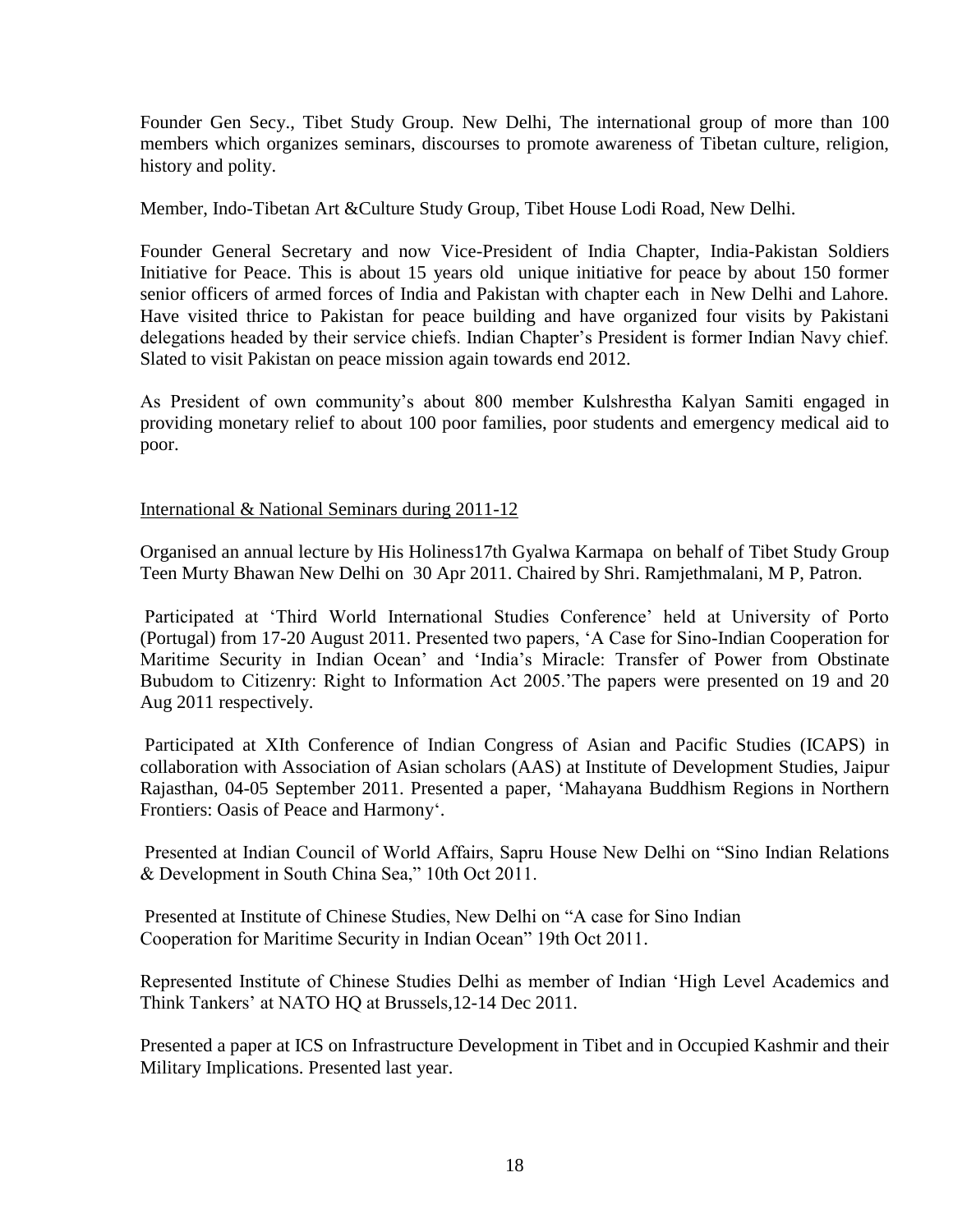Presented a paper at University of Delhi Dept. of East Asian Studies at seminar on "China"s International Relations: Stability or Turbulence" 21 Apr 12.

Interview published in Times of India Calcutta edition 23 April 2012 on "China Land Swap only in Disputed Pockets'.

## Publications

Editorial Page lead article in Times of India, "When Security Hawks Swoop: We have Swallowed Fabrications about Karmapa"s Chinese Connections Hook, Line and Sinker." 11 Feb 2011. The article is based on my visit to the Karmapa"s monastery at Thurphu in Tibet and challenges the belief of security agencies that the Rinpoche could not have escaped without the connivance of Chinese securities. Author concluded that observing the security infrastructure at the isolated small monastery it was not difficult to escape by a determined young monk.

Interviewed by a team of Chief Reporter and Reporter of Global Times (English edition) Beijing on 14 Feb 2011 on Sino-Indian relations. The extract of interview published by the globally read newspaper on 12 March 2011.

Published in Journal of Peace Studies, New Delhi, "Infrastructure Development in Tibet and their Military Dimensions" Jan-June 2011 issue.

Interviewed on 11 March by International Assessment Staff on China of Govt. of Canada.

"FUTUREBLI" Italian Journal on terrorism and peace translated article on "Role of Military in Peace Keeping Process' in March 2011 issue. A paper on the subject was presented by author at Beijing at an International Sociology Conference few years back.

Published by Sunday Times of India New Delhi, 25 September 2011 "Wrong Drill- With so many players laying claim to the patch Vietnam is offering India for trade, it is not a good idea for Delhi to wade into the murky waters."

## Countries Visited:

USA (four times for seminars/conferences) all major cities in USA, including Honolulu, Puerto Rico; Canada, UK, Germany, Holland, Hong Kong, Japan, (Twice) Thailand, South Korea, Nepal, China including Tibet, Yunnan, Hainan (thrice) Hong Kong, Pakistan (thrice on peace missions). Taiwan, Malaysia, Caribbean Islands south of Miami like St Thomas, Haiti; Switzerland, France, Spain, Portugal and Belgium.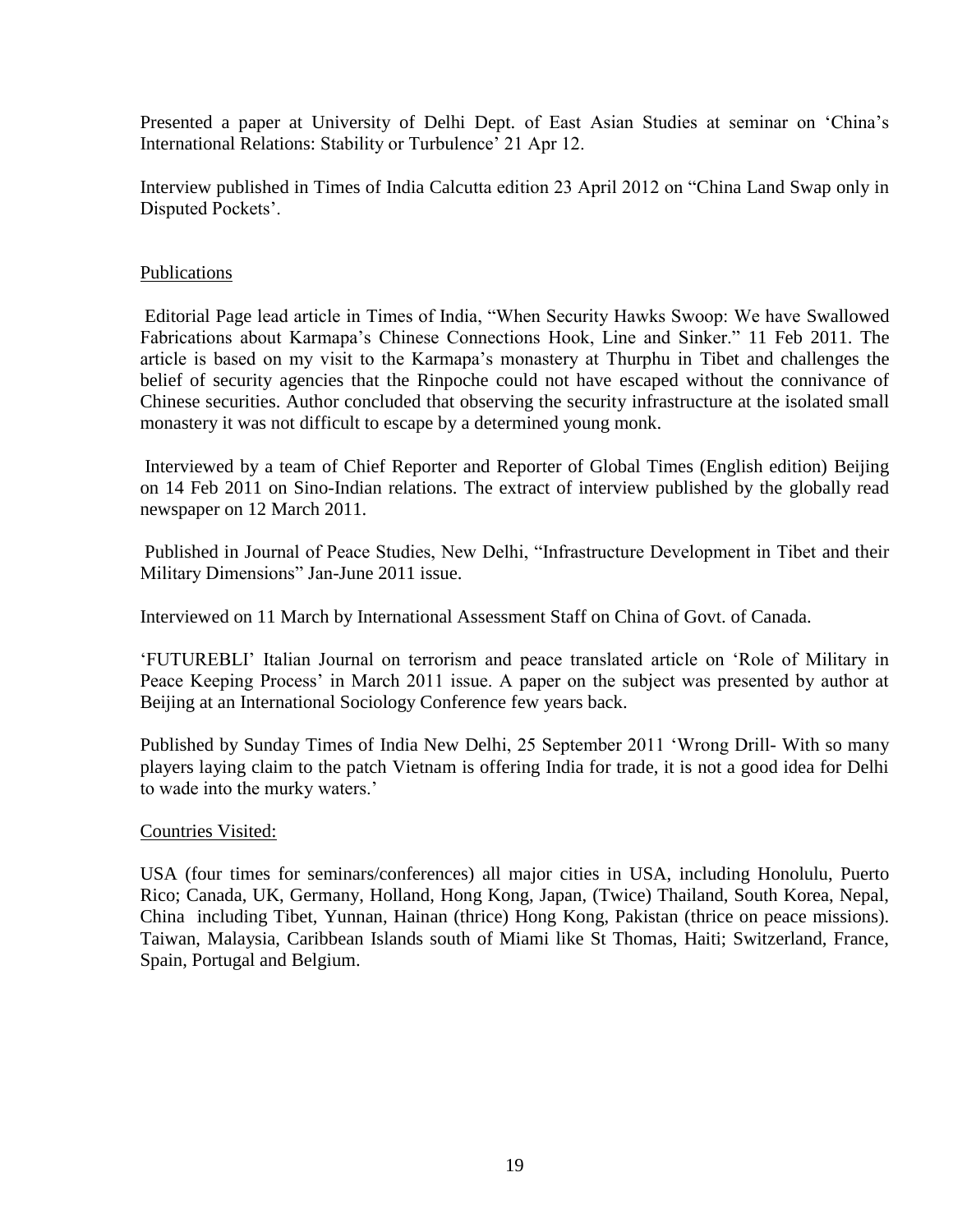**Jabin T. Jacob,** Assistant Director & Fellow, ICS 1 October 2011 to 31 March 2012

# *Seminars/Conferences Participation*

(i) **Chair**:

- -
- (j) **Panelist**:
- 1. "**Integrating the Outlier: Arunachal Pradesh as Development Project and Dilemma**", *4 th All India Conference of China Studies*, University of Hyderabad, 8 November 2011.
- 2. "**Emerging Regional Architectures in Asia-Pacific and Greater South Asia**", *11th Trilateral Conference of China Russia and India*, China Institute of International Studies, Beijing, China, 15 November 2011.
- 3. "**Shifting Equilibrium: Explaining Sino-Indian Relations since 2005**", *60 Years of Sino-Indian Interactions: Comprehending the Multifarious Dimensions of Inter-relationship*, Sree Kerala Varma College, Thrissur, Kerala, 12 December 2011.
- 4. "**Regional Connectivity: The Gaps "on the Ground"**", Session 3: Regional Connectivity: Tourism, Transport & Infrastructure, *10th Bangladesh, China, India and Myanmar Regional Cooperation Forum*, Kolkata, 18 February 2012.
- 5. "**Institutionalizing the BCIM: The Next Steps**", Session 5: Institutional Arrangements, *10th Bangladesh, China, India and Myanmar Regional Cooperation Forum*, Kolkata, 19 February 2012.
- 6. "**Arunachal Pradesh in the Sino-Indian Boundary Dispute: Constant Claims, Changing Politics**", *Voices from the Border: India's Responses to the Chinese Claim over Arunachal Pradesh*, organized by the Indian Council of Social Science Research (ICSSR) North Eastern Regional Centre, Shillong, Rajiv Gandhi University, Itanagar and Government of Arunachal Pradesh, India, Itanagar, 8 March 2012.

# (k) **Lecture:**

- 1. "**Explaining Chinese Foreign Policy: What"s India got to do with it?**", Centre for East Asian Studies, School of International Studies, Jawaharlal Nehru University, New Delhi, 21 February 2012.
- (l) **Discussant**:

# *Publications*

-

(i) **Journal Article**: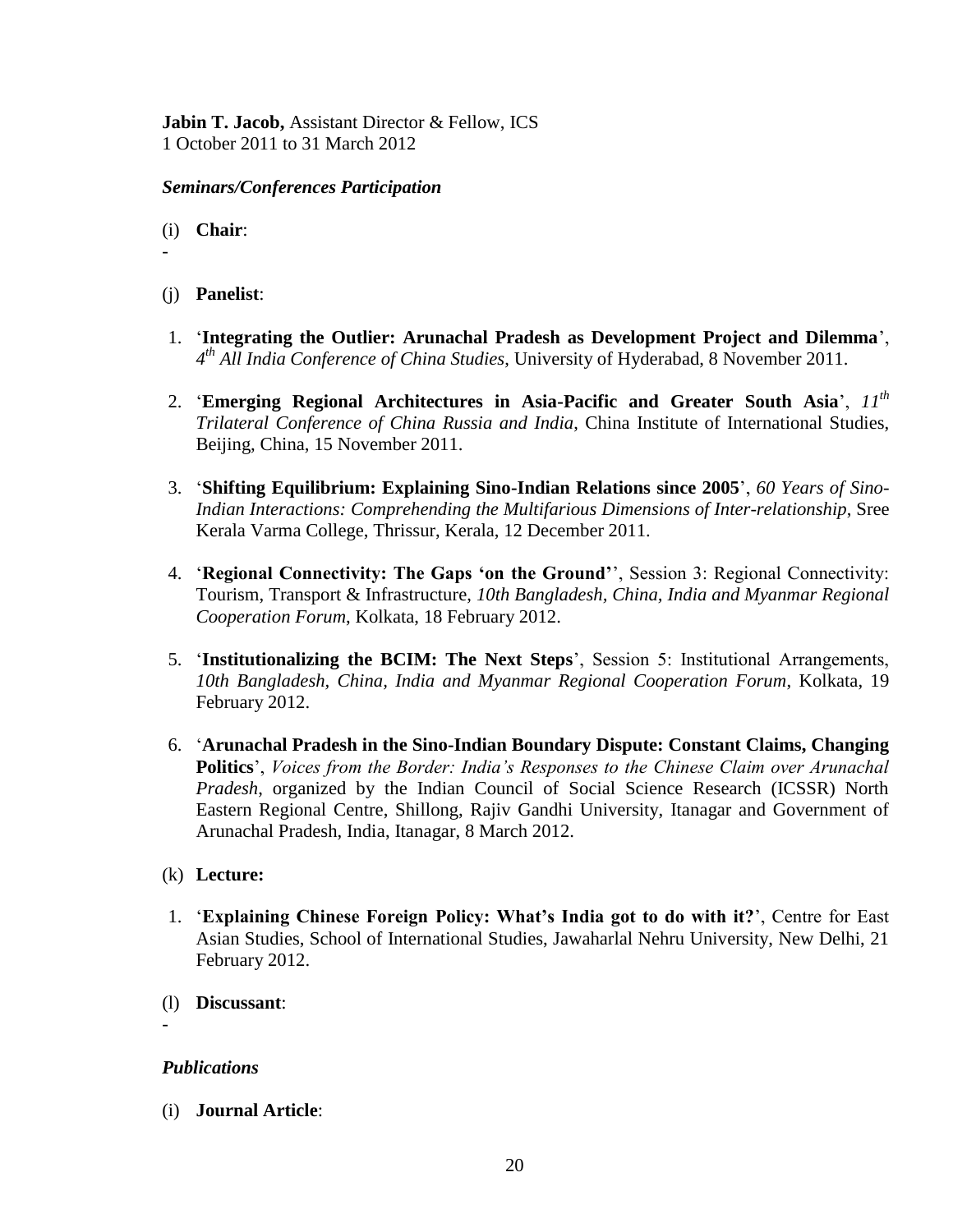(j) **Book**:

(k) **Book Edited**:

-

-

-

## (l) **Book Chapter:**

## (m) **Book Review**:

1. 2012. ["Tibetan Politics in Exile: Compulsions and Shortcomings"](http://www.thebookreviewindia.org/articles.php?art=archives-784/2012/march/3), of Stephanie Roemer, *The Tibetan Government-in-Exile: Politics at Large* (New Delhi: Routledge, 2008), *The Book Review*, Vol. XXXVI No. 3, March, pp. 19-20.

## (n) **Newspaper Article**:

- 1. 2011. ["Asian Gullivers are at the mercy of Lilliputians"](http://www.dnaindia.com/analysis/column_asian-gullivers-are-at-the-mercy-of-lilliputians_1605871), *DNA*, 1 November, p. 12.
- 2. 2011. ["A tale of two coalitions"](http://www.dnaindia.com/analysis/column_jabin-t-jacob-a-tale-of-two-coalitions_1622819), *DNA*, 8 December, p. 12.
- 3. 2011. ["We are not that different, you and I"](http://www.dnaindia.com/analysis/comment_we-are-not-that-different-you-and-i_1630363), *DNA*, 27 December, p. 12.
- 4. 2011. ["Xi Jinping: The man with a dragon tattoo"](http://www.dnaindia.com/analysis/column_the-man-with-a-dragon-tattoo_1630375), *DNA*, 27 December, p. 12.
- 5. 2012. ["Make sure you have the new visa for China"s walls"](http://www.dnaindia.com/analysis/column_make-sure-you-have-the-new-visa-for-chinas-walls_1641801), *DNA*, 25 January, p. 12.
- 6. 2012. ["China"s policy dilemma: To intervene or not to intervene?"](http://www.dnaindia.com/analysis/column_chinas-policy-dilemma-to-intervene-or-not-to-intervene_1661719), *DNA*, 13 March, p. 8.

## (o) **Other**:

- 1. 2012. "India"s China Policy: Time to Overcome Political Drift", *RSIS Policy Brief*, S. Rajaratnam School of International Studies, Singapore, June, [http://www.rsis.edu.sg/publications/policy\\_papers/Time%20to%20Overcome%20Political%](http://www.rsis.edu.sg/publications/policy_papers/Time%20to%20Overcome%20Political%20Drift.pdf) [20Drift.pdf.](http://www.rsis.edu.sg/publications/policy_papers/Time%20to%20Overcome%20Political%20Drift.pdf)
- 2. 2012. "China-India Special Representatives Talks: Moving Beyond the Boundary Dispute?" *RSIS Commentaries*, No. 029/2012, S. Rajaratnam School of International Studies, Singapore, 20 February, [http://www.rsis.edu.sg/publications/Perspective/RSIS0292012.pdf.](http://www.rsis.edu.sg/publications/Perspective/RSIS0292012.pdf)

## *Interviews given*

- 1. CCTV-World, Beijing.
- 2. Vietnamese News Agency.
- 3. Doordarshan-News.
- 4. World Politics Review.

## *Interviews conducted*

#### - *Visits (Domestic and/or Foreign)*

(a) **Visiting Fellowship**: S. Rajaratnam School of International Studies, Nanyang Technological University, Singapore, January-March 2012.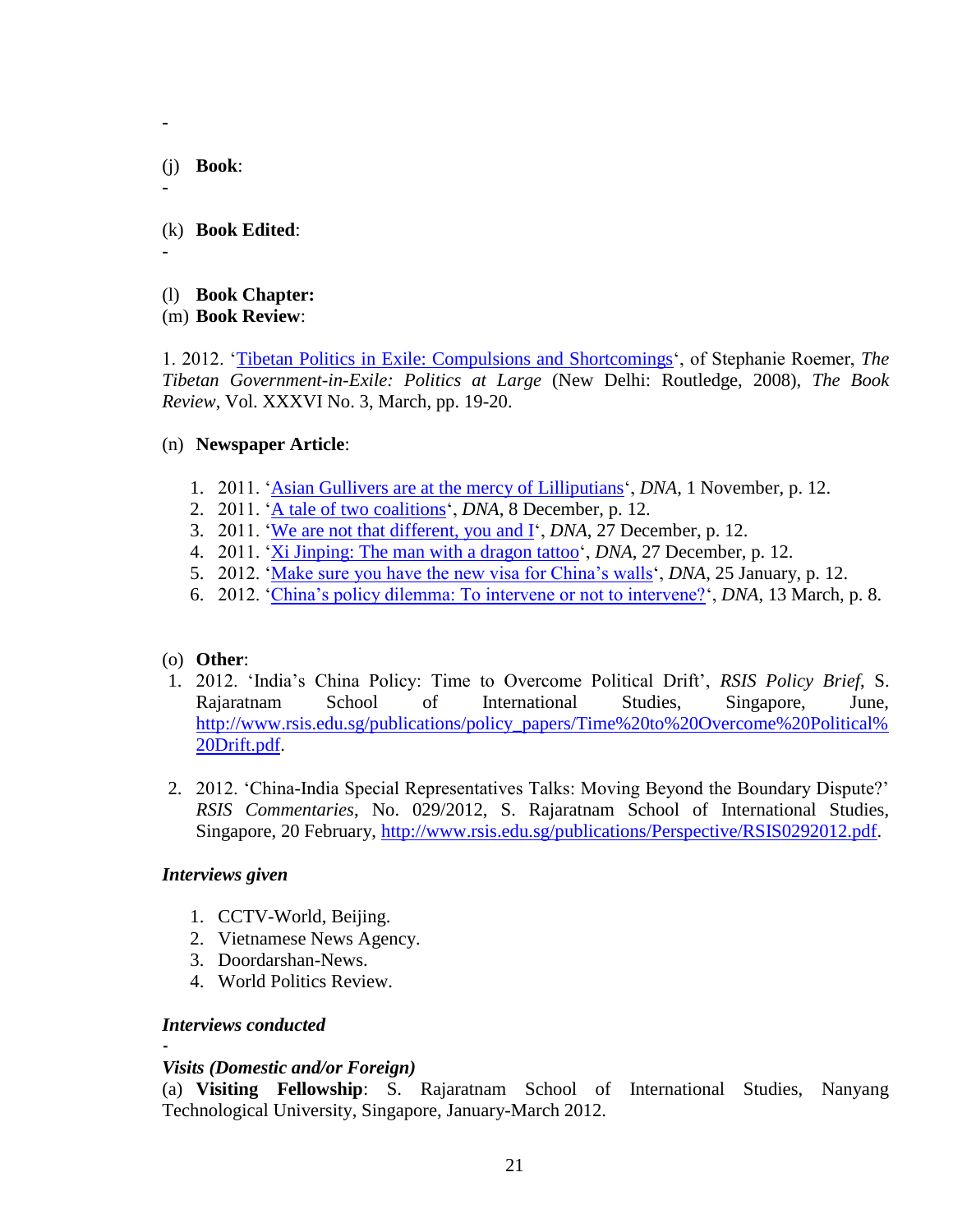*Other*

(a) Assistant Editor, *China Report*

# **Manoranjan Mohanty,** Honorary Fellow & Chairperson, ICS

# **Publications:**

# **Book:**

*A fistful of Dry Rice: Land ,Equity and Democracy: Essays in honour of D Bandyopadhyay* ( New Delhi: Aakaar, 2011) edited by K B Saxena, Manoranjan Mohanty and Sumit Chakravartty **Chapters in books:**

"Maoism", Entry in the *International Encyclopedia of Race and Racism*, Cengage Learning (forthcoming)

"Communalism and Secularism in Democratic Rights Perspective"", in George Keerankeri and V P Srivastava, eds. *Taking Text to Context: A festschrift in honour of Fr. T K John* (Delhi: Vidyajyoti College of Theology, 2011), pp. 294-304

"Two Faces of the Indian State: KBK to Kalinganagar and Operation Barga to Lalgarh", in K B Saxena et al (eds), *A fistful of Dry Rice, Land, Equity and Democracy* ( New Delhi: Aakaar, 2011)

"Initiatives for Peace and Justice: Need for a Fresh Perspective", in Biswajit Roy ( ed), *War and Peace in Jungle Mahal* ( Kolkata: Setu Prakashani, 2012) pp.273-278

# **Articles**

"America's Geronimo", *Economic and Political Weekly* (May 21, 2011) vol. xlvi, no. 21, pp. 12-14.

"Anna Upsurge and the People"s Movements", *Economic and Political Weekly*, Vol.XLVI No. 38 (September 17, 2011)

"Adivasi Awakening and Emergence of New Politics", *Frontie*r , vol 44, No. 11-14( Autumn Number 2011)

# **Seminars**

*Criminal Justice Administration – a People's Rights Perspective*, Presentation at the National Seminar organised by the Centre for Human Rights, University of Hyderabad, 12 August 2011

*Ideology, Creativity and the Future: CPC at Ninety* presentation at the panel discussion organised by the Institute of Chinese Studies and the Indian Council for World Affairs, New Delhi, 24 August 2011

*Political Discourse and Public Sector Reforms in India and China*: Paper at the International Seminar on Globalization and Public Sector Reforms in China and India, Copenhagen Business School, Copenhagen, 23 Sept 2011

# **Lectures**

*Reconceptualising Rights in Creative Society*, Lecture in the Distinguished Lectures Series at Ravenshaw University, Cuttack, 20 August 2011

*Dalit Land Rights in Odisha*, Presidential speech at the conventionon Dalit Land Rights in Bhubaneswar, 21 August 2011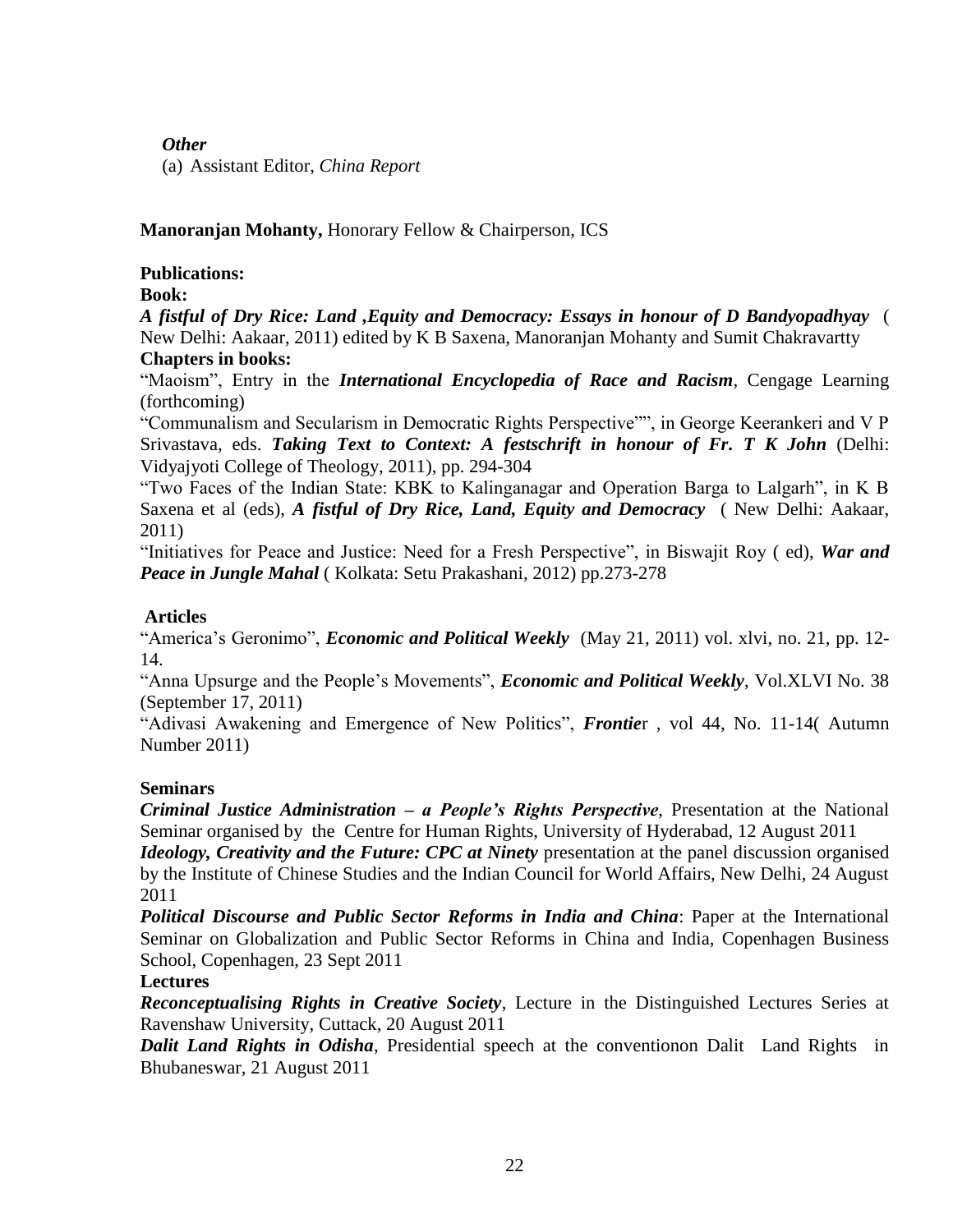*Emerging Asia and Global Restructuring* : Indian Congress of Asian and Pacific Studies 11th annual conference : Valedictory address:, Institute of Development Studies, Jaipur, 5 Sept 2011

*Global Dimensions of India- China Relations*: Fourth International Forum on Contemporary China Studies: Plenary Speaker :, University of Nottingham, 12 Sept. 2011

*India and China: competing hegemonies or forces of democratisation?*: Lecture at University of Lund, SASNET and Department of Sociology,20 Sept. 2011

*Women's Liberation and Odisha's Development Process*, Presidential address at Odisha Gabeshana chakra 19<sup>th</sup> Annual conference, Ravensha University, Cuttack, 22 January 2012

## **Miscellaneous**

- 1. Editorial work continued for *Social Change* journal which came out almost on time.
- 2. Was a **Visiting Professor** in Global Studies at the University of California at Santa Barbara teaching a graduate course on Research Methodology in Global Studies April-June 2011 for which period was on extra-ordinary leave from CSD.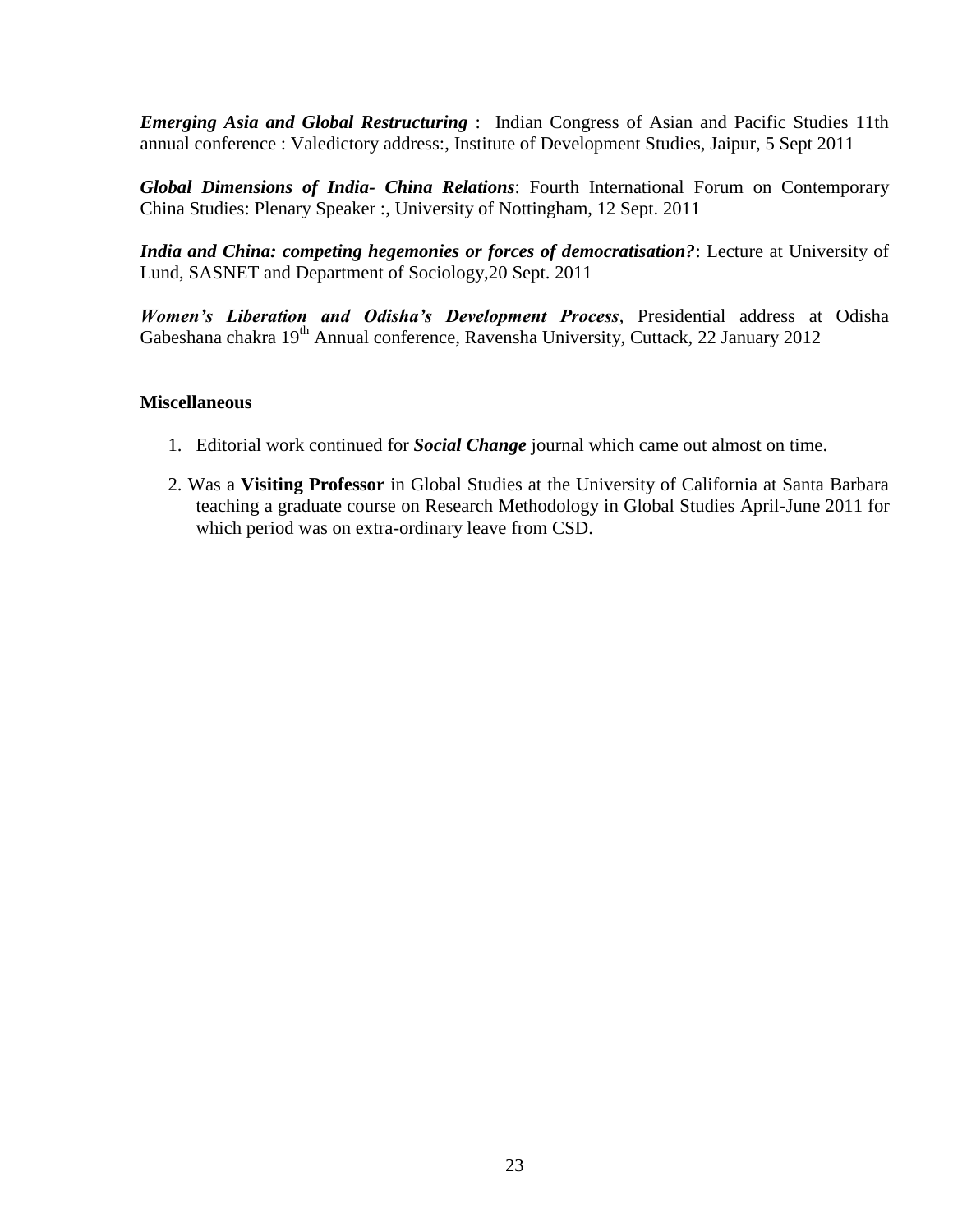#### **Annexure 1**

#### **ICS Wednesday Seminars (1 April 2011 -- 31 March 2012)**

- 1. Prof. Sreemati Chakrabarti, Professor, Department of East Asian Studies, University of Delhi, and Honorary Fellow, ICS, **"***Ten Years of the Boao Forum for Asia: A Report***"**, 13 July 2011.
- 2. Ms. Veda V.N., Department of Geopolitics and International Relations, Manipal University and ICS Summer Intern, **"***China's Strategy in Africa***"**, 20 July 2011.
- 3. Mr. Bhim Bahadur Subba, Research Scholar, Department of East Asian Studies, University of Delhi, **"***The Chinese Communist Party: Transformation in the Post-Mao period***"**, 27 July, 2011.
- 4. Dr. Sanjeev Kumar, Research Fellow, ICWA, Delhi, **"***Domestic Sources of China's Neighbourhood Policy***"**, 3 August, 2011.
- 5. Dr. Nicholas Bequelin, Senior Researcher, Asia Division, Human Rights Watch, Hong Kong, **"***China's Global Role: Implications for the International Community***"**, 10 August, 2011.
- 6. Dr. Poonam Surie, Visiting Fellow, ICS, *"Fresh Reflections: Tagore, India and China***"**, 17 August, 2011.
- 7. Prof. Manoranajan Mohanty, Prof. Srikanth Kondapalli, Amb. Nalin Surie and Dr. Ravni Thakur, *"The Ninetieth Anniversary of the Communist Party of China: A Round Table Discussion"*, 24 August, 2011*.*
- 8. Dr. Nivedita Das-Kundu, Foreign Policy Analyst and Asst. Director (Research), ICSSR, *"The Shanghai Cooperation Organization"*, 7 September, 2011.
- 9. Mr. Johnny Lin, Fulbright Nehru Research Scholar, School of International Studies, Jawaharlal Nehru University, "India"s Future With China: Insights from the New Generation", 14 September, 2011.
- 10. Dr. Ranjana Mukhopadhyaya, Associate Professor, Department of East Asian Studies, University of Delhi, *"Disaster Management in Japan"*, 21 September, 2011.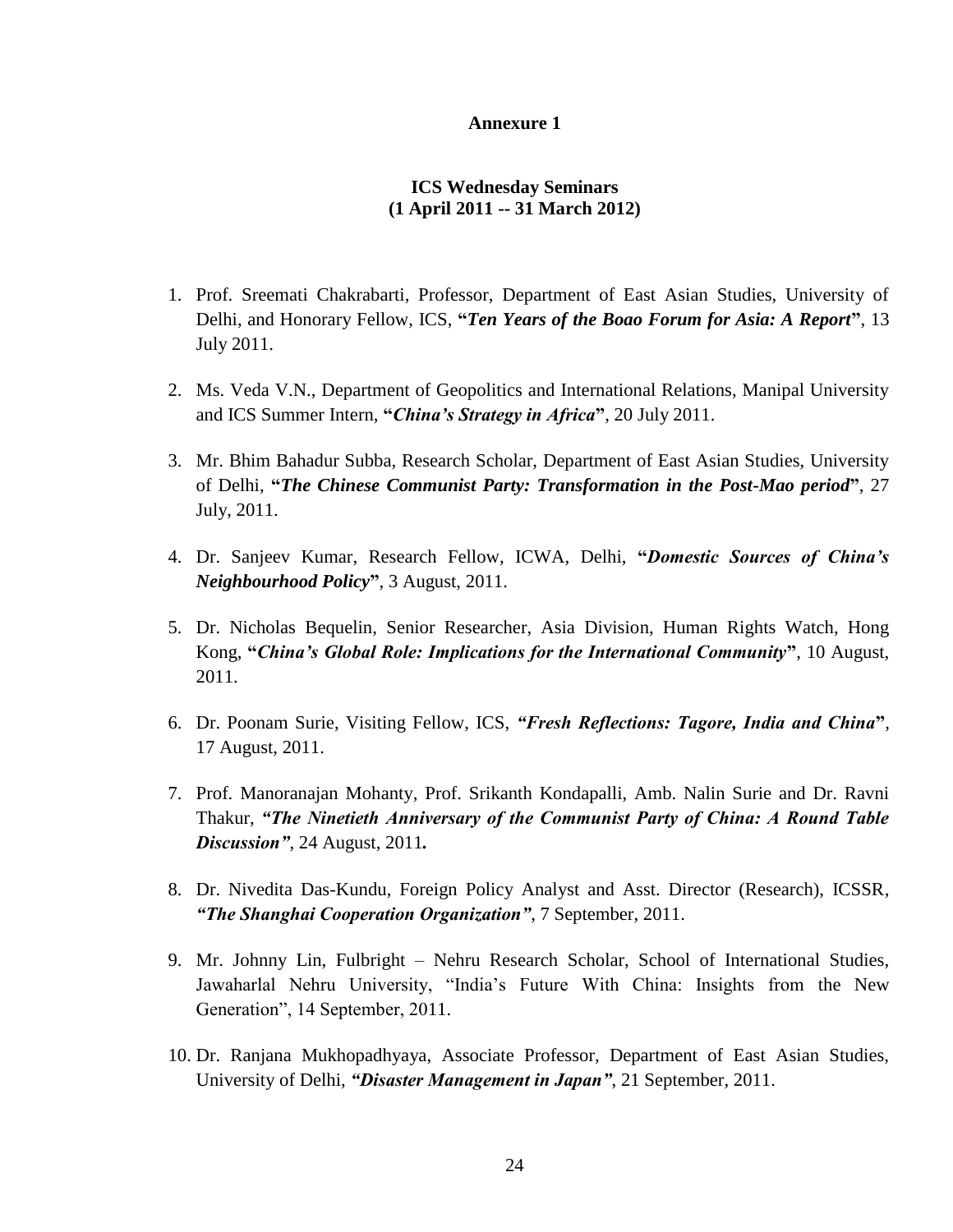- 11. Dr. Janardhan Sahu, Senior Lecturer, Department of East Asian Studies, University of Delhi, *"Taiwan's Mainland Policy under Ma Ying-Jeou"*, 28 September 2011.
- 12. Dr. Pushpa Adhikari, Associate Professor, Tribhuvan University, Kathmandu, Nepal, *"China: Outsmarting India in the Region"*, 12 October, 2011.
- 13. Col. Virendra Sahai Verma (retd), Honorary Fellow, ICS, "A Case for Sino- Indian Cooperation for Maritime Security in Indian Ocean", 19 October, 2011.
- 14. Mr. K. Kesavapany, Director, Institute of Southeast Asian Studies, Singapore, *"Singapore: Role in promoting the study of intra-Asian interactions"*, Mr. Victor H. Mair, University of Pennsylvania and Nalanda-Sriwijaya Centre, ISEAS, *"Chinese Studies in USA"*, Mr. Geoffrey Wade, Vising Senior Research Fellow, Nalanda-Sriwijaya Centre, ISEAS, *"Importance of Southeast Asia in connecting India and China"*, Mr. Tansen Sen, City University of New York and Head, Nalanda-Sriwijya Centre, ISEAS, *"State of field in Sino-Indian studies"*

*Topic: "The State of China and India-China Studies",* 2 November, 2011.

- 15. Dr. Yin Xinan, Associate Professor, Institute of South Asian Studies, Sichuan University, PRC. , *"Indian Perceptions of China in the Past Century"*, 16 November, 2011.
- 16. Amb. Vinod Khanna, Dr. Alka Acharya and Dr. Zorawar Daulet Singh, *"Review of discussions with six leading think-tanks in Beijing and Shanghai"*, 23 November, 2011.
- 17. Dr. Jagannath P. Panda, Research Fellow, IDSA, New Delhi, *"Beijing's Perspective on SCO Expansion: The India Factor"*, 30 November, 2011.
- 18. Dr. Dibyesh Anand, Associate Professor, Department of Politics and International Relations, Westminster University, *"Fictions that Nation–States Sell: Tibet and the China-India Border Dispute"*, 11 January, 2012.
- 19. Mr. Anil Kumar, Research Scholar, Department of East Asian Studies, University of Delhi, *"China's new Security Perspective on India Post-Pokhran-II"*, 18 January, 2012.
- 20. Prof. Sabaree Mitra, Chairperson, Centre for Chinese and South-East Asian Studies, School of Languages, Literature & Culture Studies, Jawaharlal Nehru University, New Delhi, *Report on "The Third China-South Asia Cultural Forum, " Chengdu, November 22-24, 2011 & Hu Jintao's Speech on Cultural Reform, 18 October, 2011*, 1 February, 2012.
- 21. A Panel led by Dr. Hemant Adlakha, Associate Professor, Centre for Chinese & South East Asian Studies, School of Languages, Literature & Culture Studies, Jawaharlal Nehru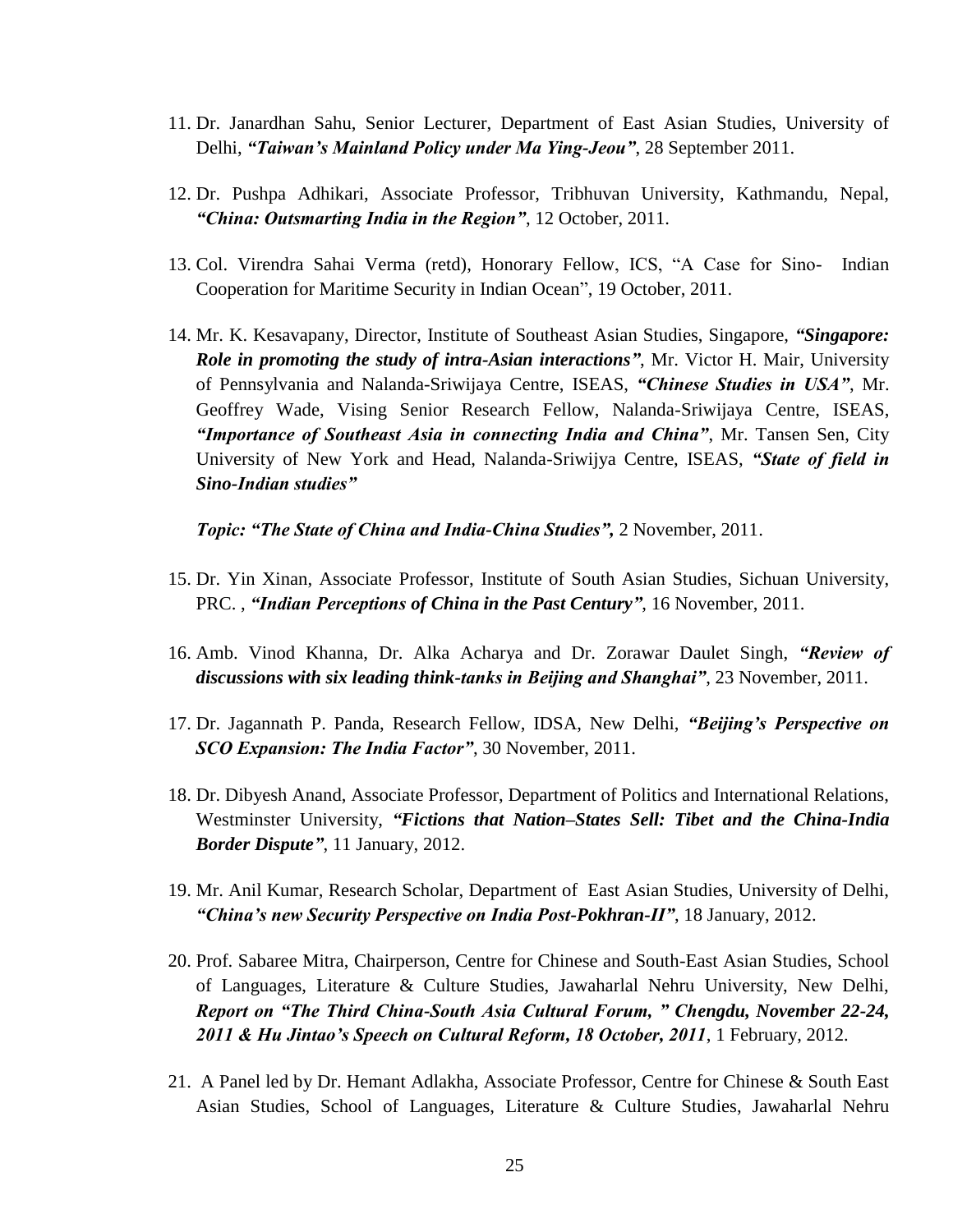University, New Delhi, *Discussion on "Hu Jintao's October 18, 2011 Speech on Culture Reform",* 8 February, 2012*.*

- 22. Dr. Mumin Chen, Associate Professor, Graduate Institute of Political Science, National Chung Hsing University, Taichung, Taiwan, Visiting Fellow, Observer Research Foundation (ORF), New Delhi, *"Taiwan Election Results and Prospect for Future Taiwan-China Relations"*, 15 February, 2012.
- 23. Dr. Quinn Slobodian, Assistant Professor, Department of History, Wellesley College, MA, *"Critique of Peace: The Chinese Challenge in 1960s East Germany"*, 22 February, 2012.
- 24. Prof. Dong- Hyeon Jung, Visiting Professor, Department of East Asian Studies, University of Delhi, *"The Korea's Speeded Growth Faces New Challenges"*, 29 February, 2012.
- 25. Ms. Emilia Siwek, Research Scholar, Department of East Asian Studies, University of Delhi, *"Religion as a contested field in the project of modernity in China"*, 14 March, 2012.
- 26. Ms. Nirmola Sharma, Research Associate, ICS, *"Liang Qichao and the Writing of National History in China: A comparison with Bankim Chandra Chattopadhyay in India"*, 21 March, 2012.
- 27. Dr. Patrick Bratton, Associate Professor of Political Science and the Coordinator of the Diplomacy and Military Studies Program at Hawaii Pacific University, *"An overview of Sino-Indian Security Relations during the Cold War period"*, 28 March, 2012.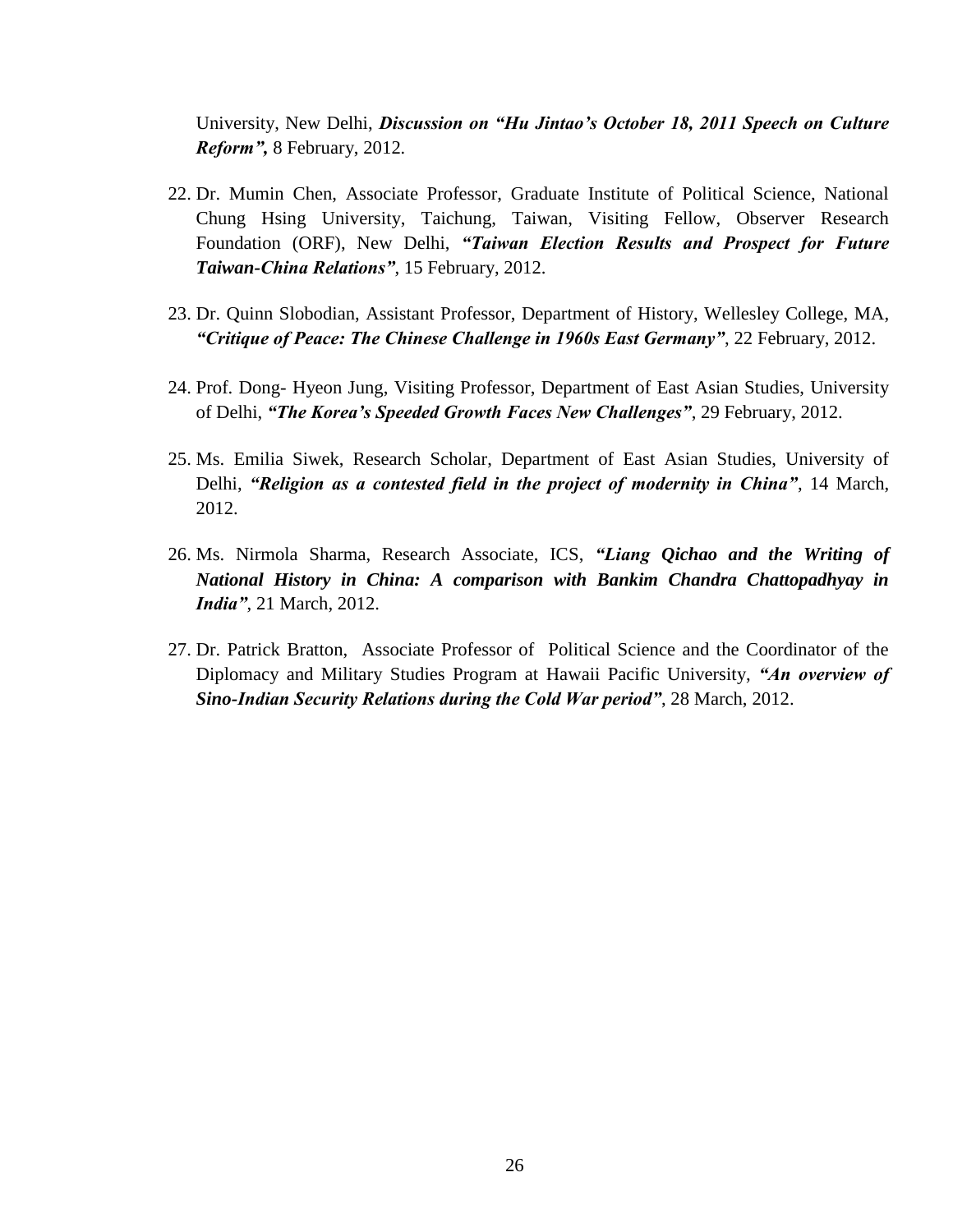# **Annexure 2**

# **ICS FACULTY AND STAFF**

| <b>Chairperson</b>          | Manoranjan Mohanty                                                                                                                                                                                                                                                                                                        |  |  |
|-----------------------------|---------------------------------------------------------------------------------------------------------------------------------------------------------------------------------------------------------------------------------------------------------------------------------------------------------------------------|--|--|
| <b>Co-Chairperson</b>       | Patricia Uberoi                                                                                                                                                                                                                                                                                                           |  |  |
| <b>Director</b>             | Alka Acharya                                                                                                                                                                                                                                                                                                              |  |  |
| <b>Asst. Director</b>       | Jabin T. Jacob                                                                                                                                                                                                                                                                                                            |  |  |
| <b>Governing Council</b>    | Manoranjan Mohanty (Chairperson), Patricia Uberoi (Vice-<br>Chairperson), Alka Acharya (Secretary), Sreemati Chakrabarti<br>(Treasurer), Hemant Adlakha, Kishan S. Rana, Madhavi<br>Thampi, Ravi Bhoothalingam, Sabaree Mitra, Srikanth<br>Kondapalli, Vinod C. Khanna & Joint Secretary, East Asia,<br>MEA (ex-officio). |  |  |
| <b>ICS Honorary Fellows</b> |                                                                                                                                                                                                                                                                                                                           |  |  |
| Alka Acharya:               | Associate Professor, Centre for East Asian Studies, School of<br>International Studies Jawaharlal Nehru University.<br>China's International Relations, Foreign Policy and Political<br>Economy, Sino-Indian Relations                                                                                                    |  |  |
| <b>Hemant Adlakha:</b>      | Associate Professor, Centre for Chinese & South East Asian<br>Studies, School of Language, Literature & Culture Studies,<br>Jawaharlal Nehru University.<br>Chinese Literature and Culture                                                                                                                                |  |  |
| Sreemati Chakrabarti:       | Professor, Department of East Asian Studies, University of<br>Delhi.                                                                                                                                                                                                                                                      |  |  |
| <b>Srikanth Kondapalli:</b> | <b>Chinese Politics and Education</b><br>Professor, Centre for East Asian Studies, School of<br>International Studies Jawaharlal Nehru University.<br>Defence and PLA                                                                                                                                                     |  |  |
| <b>Sabaree Mitra:</b>       | Professor, Centre for Chinese & South East Asian Studies,<br>School of Languages, Literature & Culture Studies,<br>Jawaharlal Nehru University.<br>Chinese Language, Literature and Culture                                                                                                                               |  |  |
| <b>Manoranjan Mohanty:</b>  | Chairperson, Institute of Chinese Studies, formerly Professor                                                                                                                                                                                                                                                             |  |  |
| of                          | Political Science, University of Delhi.                                                                                                                                                                                                                                                                                   |  |  |
| <b>Kishan S. Rana:</b>      | Indian Foreign Service (retd).<br>Comparative Asian Diplomacy                                                                                                                                                                                                                                                             |  |  |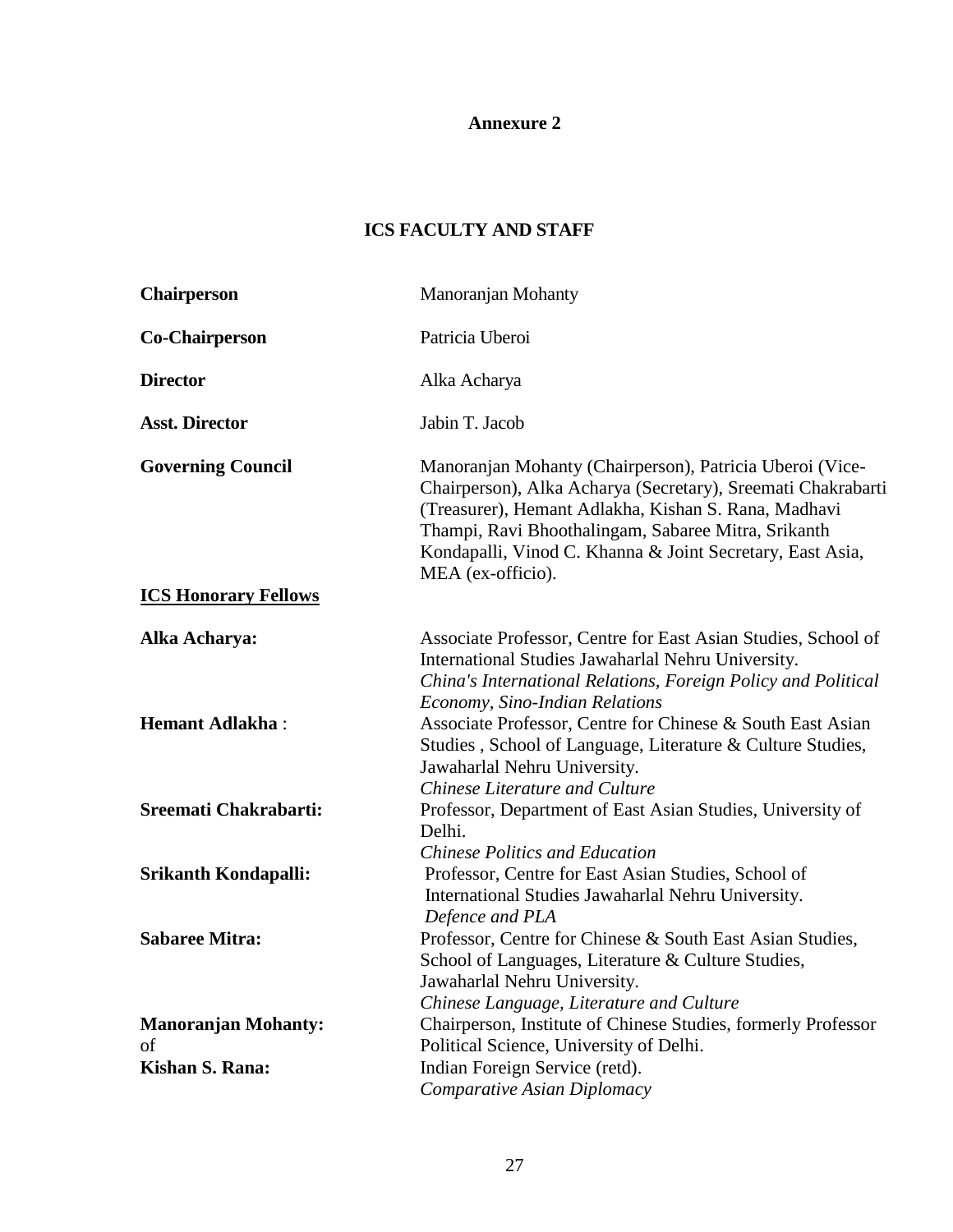| <b>Brij Tankha:</b>        | Professor in Modern Japanese History, Department of East<br>Asian Studies, University of Delhi. |  |  |
|----------------------------|-------------------------------------------------------------------------------------------------|--|--|
|                            | Japanese History, Japan and Asia, Contemporary Japan                                            |  |  |
| <b>Madhavi Thampi:</b>     | Associate Professor, Department of East Asian Studies,                                          |  |  |
|                            | University of Delhi.                                                                            |  |  |
|                            | <b>Chinese History</b>                                                                          |  |  |
| Patricia Uberoi:           | Patricia Uberoi has held teaching and research positions in                                     |  |  |
|                            | Sociology at the University of Delhi and the Jawaharlal Nehru                                   |  |  |
|                            | University.                                                                                     |  |  |
| Virendra Sahai Verma:      | Colonel (retd) Indian Army.                                                                     |  |  |
|                            | Tibetan Issues, Indian Ocean Issues.                                                            |  |  |
| <b>Ashwini Deshpande:</b>  | Professor of Economics, Delhi School of Economics,                                              |  |  |
|                            | University of Delhi.                                                                            |  |  |
|                            | Comparative India-China Economic Studies, Social.                                               |  |  |
|                            | Exclusion.                                                                                      |  |  |
| <b>Ravi Bhoothalingam:</b> | Founder & Chairman, Chief Executive, Manas Advisory                                             |  |  |
|                            | India-China Collaboration in Business, Tourism and Culture.                                     |  |  |

# **ICS Emeritus Fellows**

| Professor, Centre for East Asian Studies, Jawaharlal Nehru<br>University (retd), and former Director, ICS China's |  |  |
|-------------------------------------------------------------------------------------------------------------------|--|--|
|                                                                                                                   |  |  |
| Formerly Reader, Department of Chinese & Japanese Studies,                                                        |  |  |
| University of Delhi (retd) Chinese language and literature;                                                       |  |  |
| Chinese Minority areas                                                                                            |  |  |
| Formerly of the Indian Foreign Service and former Director,                                                       |  |  |
| ICS, China's foreign relations                                                                                    |  |  |
| Formerly of the Indian Foreign Service and former Co-                                                             |  |  |
| Chairperson, ICS, India-China relations                                                                           |  |  |
| Formerly Professor of Chinese, Jawaharlal Nehru University                                                        |  |  |
| (retd) Chinese history, culture and art; Sino-India studies.                                                      |  |  |
|                                                                                                                   |  |  |

# **ICS Adjunct Fellows**

**Ritu Agarwal:** Centre for East Asian Studies, SIS, Jawaharlal Nehru University. Rural Development; Gender Issues

**Ranjit Gupta :** Indian Foreign Service (retd). Cross-Straits Relations, Taiwan

**Govind Kelkar:** Programme Coordinator, UNIFEM. Women's Studies, Environmental Studies, Tribal Studies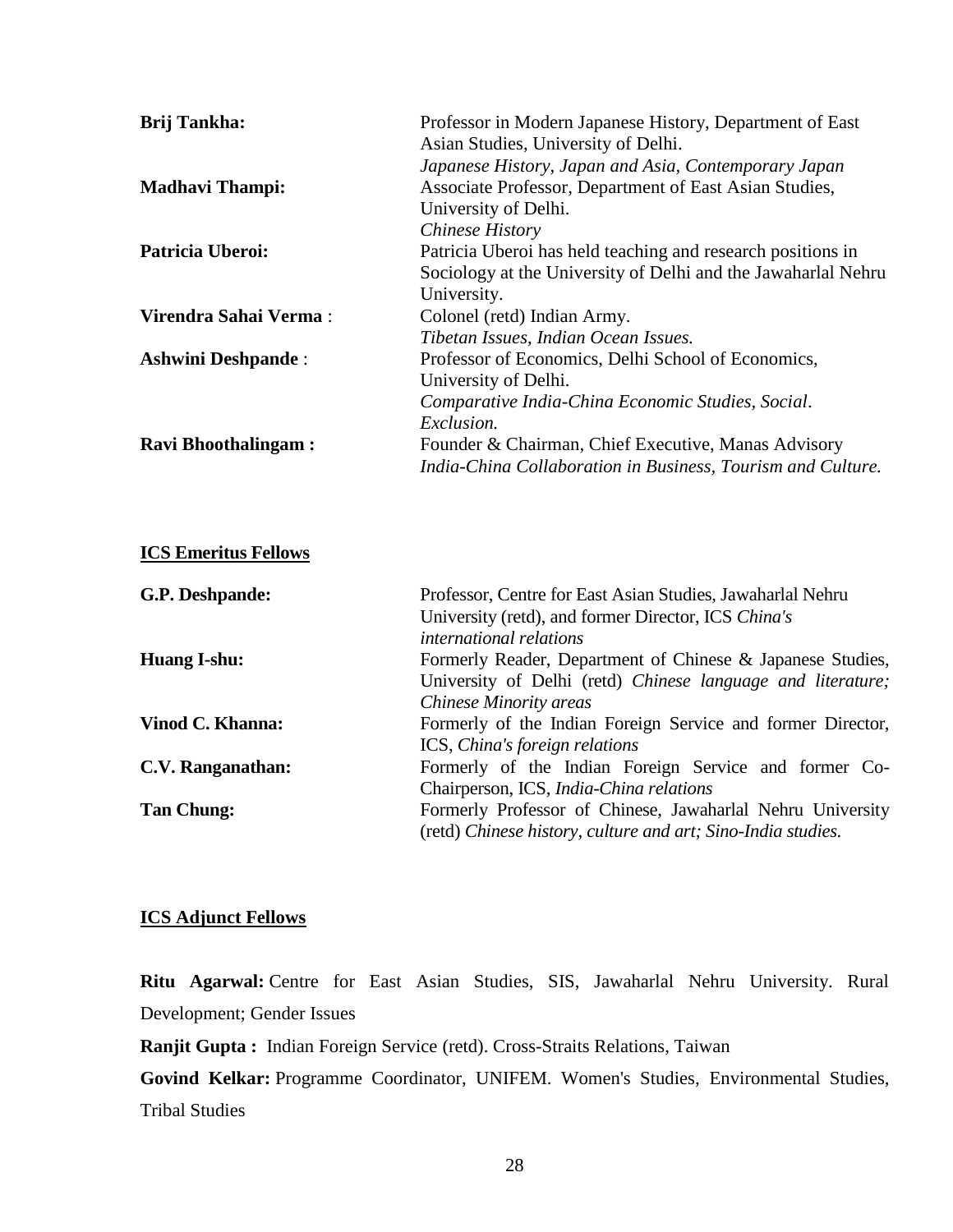**Anurag Mohanty :** Freelance writer, China"s Development and Poverty issues

**Sushila Narsimhan :** Dept. of East Asian Studies, University of Delhi. Japanese History and International Relations

**M.V. Rappai :** Ministry of Defence (retd). Strategic Thinking in India and China, People"s Liberation Army.

**T.G. Suresh :** Centre for Political Studies, Jawaharlal Nehru University. Labour relations, Urbanization.

**Poonam Surie :** Independent Researcher. Contemporary Chinese Society

| <b>China Report</b>       |                      |  |  |
|---------------------------|----------------------|--|--|
| Editor                    | Alka Acharya         |  |  |
| <b>Associate Editor</b>   | Madhavi Thampi       |  |  |
| <b>Assistant Editor</b>   | Jabin T. Jacob       |  |  |
| <b>Book Review Editor</b> | Sreemati Chakrabarti |  |  |
|                           |                      |  |  |

**East Asia Programme**

Programme Coordinator: Brij Tankha

**Chinese Economy Research Programme** Programme Coordinator: Ashwini Deshpande

#### **India-China Comparative Development Studies Programme**

Programme Coordinators: Manoranjan Mohanty and Patricia Uberoi

**ICS Research Staff Alka Acharya** (Senior Fellow) **Jabin T. Jacob** (Fellow) **Sithara Fernando (Sri Lanka)** (Visiting Associate Fellow) **Ninad D. Sheth** (Visiting Associate Fellow) **Peter Joy Hudson** (Research Associate & Programme Officer) **Bhim Subba** (Research Associate)